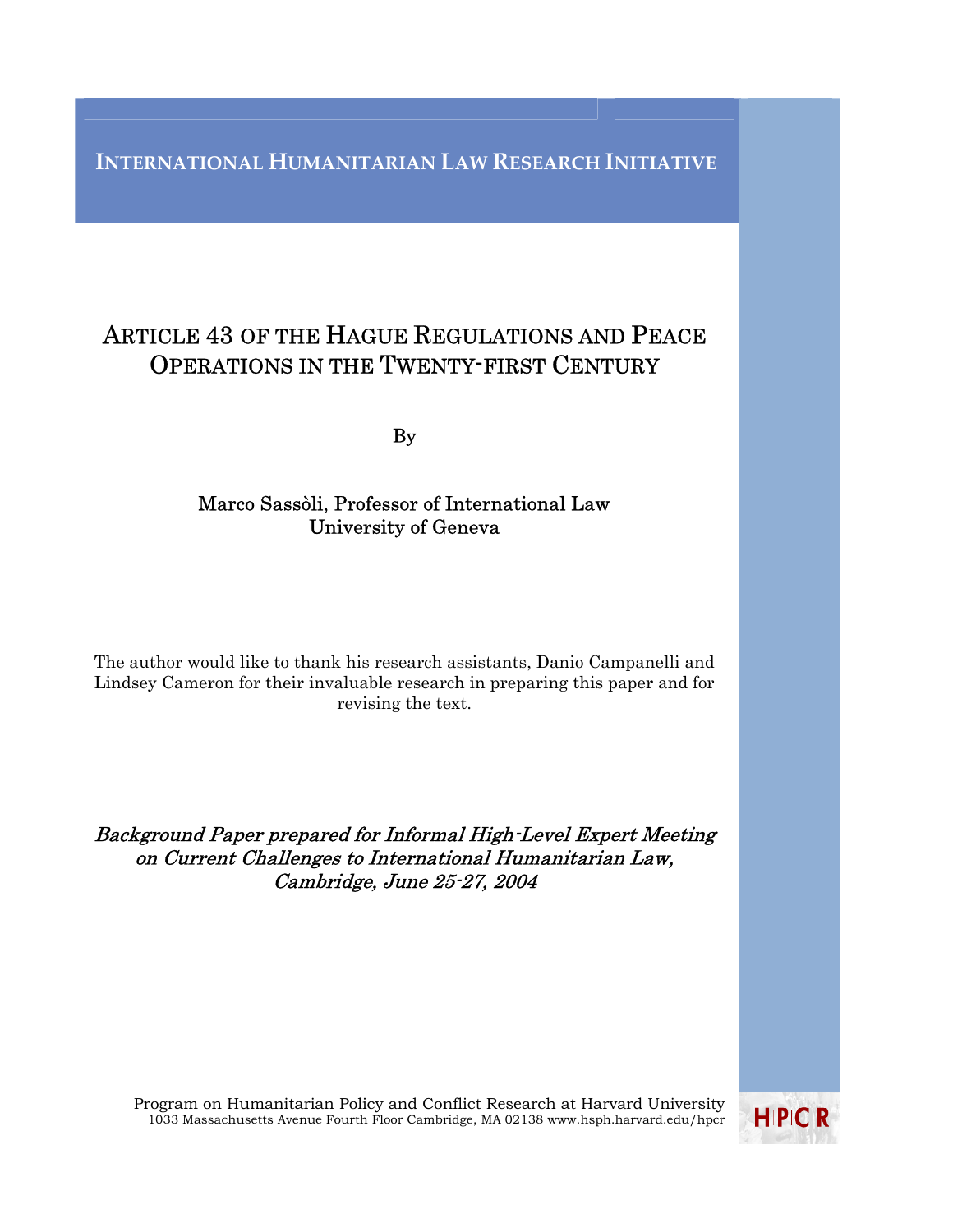## **Summary**

Under Article 43 of the Hague Regulations, an occupying power must restore and maintain public order and civil life, including public welfare, in an occupied territory. This is not a result it has to achieve, but an aim it has to pursue with all available proportionate means not prohibited by International Humanitarian Law (IHL) and compatible with International Human Rights law. It may suspend the derogable provisions of the latter — but is not obliged to do so - if necessary for that purpose. Local legislation and institutions based upon such legislation must be respected by an occupying power and by any local authorities acting under the global control of the occupying power. New legislation or derogations from existing legislation are however admissible, for the period of the occupation, if essential for

- (1) the security of the occupying power and of its forces,
- (2) the implementation of IHL and of International Human Rights Law (as far as the local legislation is contrary to such international law),
- (3) the purpose of restoring and maintaining public order and civil life in the territory,
- (4) the purpose of enhancing civil life during long-lasting occupations,
- (5) or where explicitly so authorized under UN Security Council Resolutions.

These obligations and limitations also apply to post-conflict reconstruction efforts, including constitutional reforms, economic and social policies.

Article  $43$  also applies to peace operations when they are at all subject to IHL, i.e., UN authorized or mandated operations resulting from an armed conflict or consisting of military occupations meeting no armed resistance, independently of whether the conflict or operation is authorized by the Security Council and of the aim of the operation. IHL is however not applicable if and as long as the operation meets the consent of the state on the territory on which it is deployed. The applicability of IHL to UN run operations, including UN international civil administrations, is more controversial, even when they result from an armed conflict. When Article 43 is not applicable to such a peace operation, the latter is nevertheless confronted with problems similar to those of an occupying power, which deserve solutions similar to those adopted in State practice under Article 43. Limits to such application of Article 43 by analogy are the purpose of the peace operation defined by the UN Security Council, specific instructions by the Security Council and the fact that UN Human Rights standards, even if laid down in soft law instruments, are binding upon UN operations.

Both occupying powers and those involved in peace operations must take into account, when engaged in the restoration or maintenance of public order and civil life according to Article 43 or in legislation permitted under that article, that they are not the sovereign. They should therefore introduce only as many changes as absolutely necessary under Article 43 as understood above and stay as close as possible to similar local standards and the local cultural, legal and economic traditions.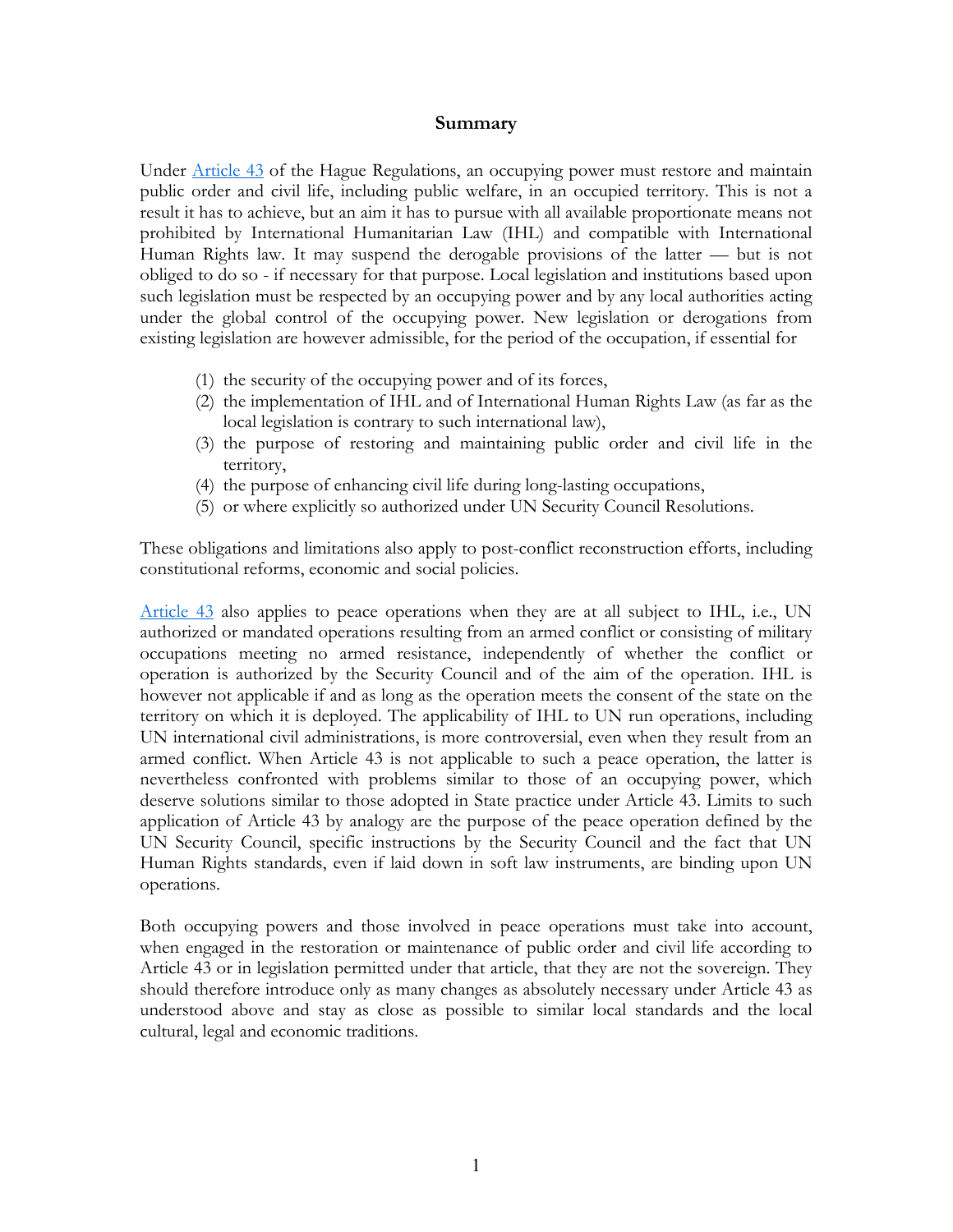Article 43 of the Hague Regulations of 1907 reads in the most widely adopted English translation<sup>[1](#page-2-0)</sup> of the authentic French<sup>2</sup> text:

The authority of the legitimate power having in fact passed into the hands of the occupant, the latter shall take all the measures in his power to restore and ensure, as far as possible, public order and safety, while respecting, unless absolutely prevented, the laws in force in the country.

The International Military Tribunal at Nuremberg has recognized that this provision corresponds to customary international law.<sup>[3](#page-2-2)</sup> However, its precise meaning is unclear. In practice, occupying powers have sometimes invoked its vagueness to justify broad legislative powers, and, at other times, have relied on the obligation to respect local laws "unless absolutely prevented" in order to escape their responsibility to ensure the welfare and normal life of the local population.<sup>[4](#page-2-3)</sup>

Prior to any discussion as to whether and how this rule applies or should apply to peace operations, it is imperative to clarify what the rule implies for the situations for which it was made, i.e., belligerent occupation, including by examining how it has been developed by the Fourth Geneva Convention of 1949 (hereinafter Convention IV).

The three issues — application to peace operations, maintenance of public order and safety, and legislative action by an occupying power — are closely interrelated.

The concept of "peace operations" increasingly covers operations with peace enforcement elements.<sup>[5](#page-2-4)</sup> It is used for both UN run and UN authorized operations.<sup>6</sup> The applicability of International Humanitarian Law (IHL) (including its rules on belligerent occupation) to UN run operations is subject to controversy. Beyond that, because of the fundamental separation between *jus ad bellum* (the rules on the legitimacy of the use of force) and *jus in bello* (the rules

<span id="page-2-0"></span><sup>1</sup> James B. Scott (ed.), *The Hague Peace Conventions and Declarations of 1899 and 1907*, 3rd ed. (New York: Oxford Univ. Press, 1918).

<span id="page-2-1"></span><sup>&</sup>lt;sup>2</sup> Indeed, only the French text is authentic: Dietrich Schindler and Jiri Toman, *The Laws of armed conflicts*, <sup>3rd</sup> ed.

<span id="page-2-2"></span><sup>(</sup>Dordrecht/Geneva: Nijhoff/Henry Dunant Institute, 1988) at 64. 3 *Trial of the Major War Criminals,* International Military Tribunal in Nuremberg, published in (1947) 41 AJIL 172, in particular at 248-249. See Eyal Benvenisti, *The International Law of Occupation* (New Jersey: Princeton Univ. Press, 1993) at 8. Article 43 reaffirms rules already contained in the 1874 Brussels Declaration (*cf*. *infra*, note 9). See also Gerhard Von Glahn, *The Occupation of Enemy Territory – A Commentary on the Law and Practice of Belligerent Occupation* (Minneapolis: Univ. of Minnesota Press, 1957) at 95; David Kretzmer, *The Occupation of Justice – The Supreme Court of Israel and the Occupied Territories* (Albany NY: State Univ. of New York Press, 2002) at 57.

<span id="page-2-3"></span><sup>4</sup> Benvenisti, supra note 3 at 11.

<span id="page-2-4"></span><sup>5</sup> Trevor Findlay, in *The Use of Force in UN Peace Operations* (Oxford: Oxford University Press, 2003) indicates that there is a growing consensus that some type of peace enforcement in UN peace operations is possible and desirable. This concept remains controversial, however. While not dealing explicitly with the term "peace enforcement," the *Report of the Panel on United Nations Peace Operations* supports a robust mandate. See *Brahimi Report* 21 August 2000 (A/55/305, S/2000/809) at para. 49.<br><sup>6</sup> Adam Roberts and Robert Guelff, eds. *Documents on the Laws of War*, 3<sup>rd</sup> ed. (Oxford: Oxford University Press,

<span id="page-2-5"></span><sup>2002)</sup> at 26, indicate that the term applies to UN run and UN authorised peace operations. They refer to "peacekeeping operations, whether conducted under UN *or other* auspices…" (emphasis added). The *Brahimi Report* considers the "NATO-led operations" in Kosovo, which facilitate the functioning of UNMIK in the context of peace operations (supra note 5 at para. 104).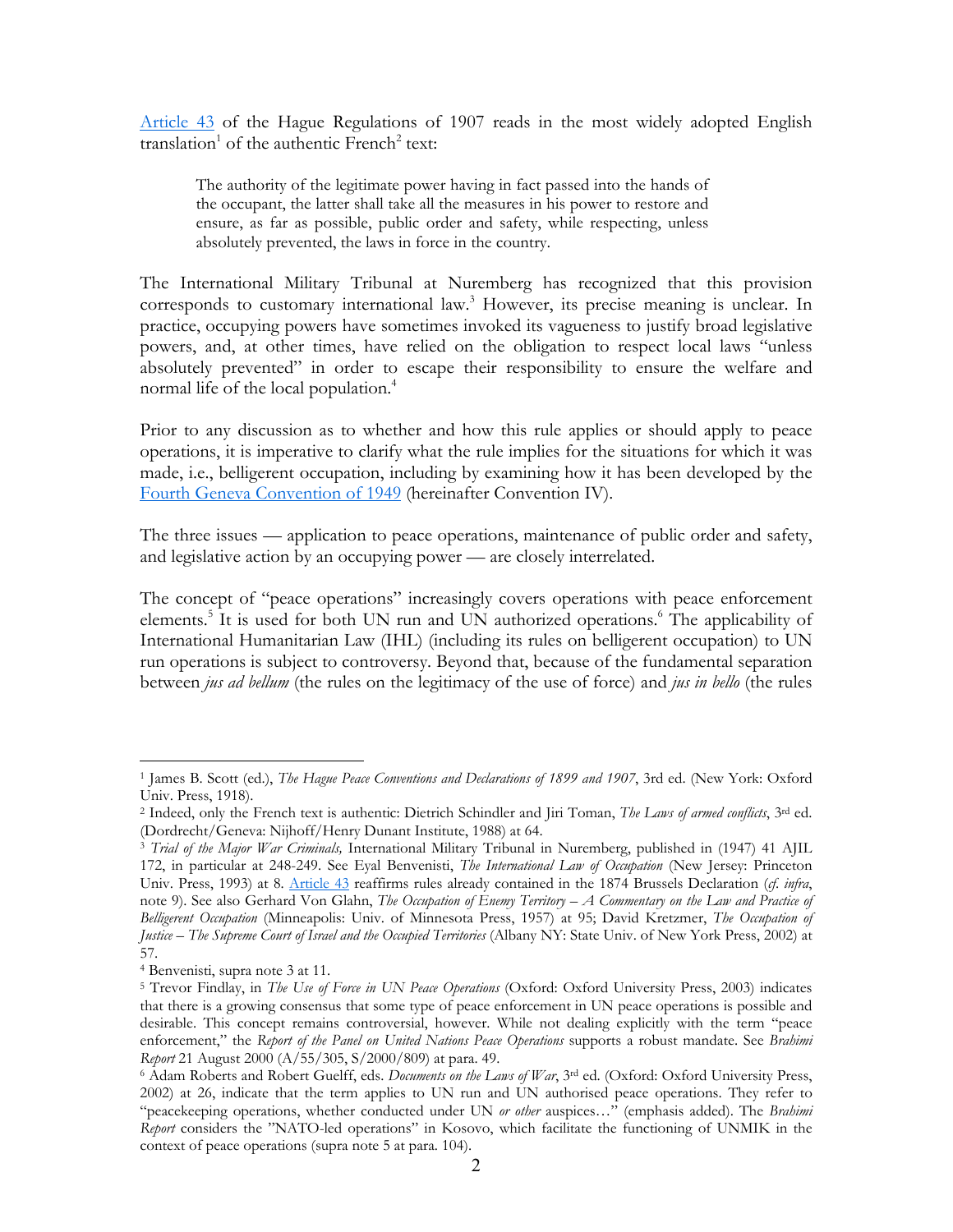<span id="page-3-1"></span>on how force may be used, which comprise IHL)*[7](#page-3-0)* , IHL, including Article 43, certainly applies to any other case of belligerent occupation, whether the occupying power acts upon UN authorization, in self-defence, or in violation of *jus ad bellum*.

Article 43 may therefore *de jure* apply to some peace operations. An occupying power willing to withdraw as soon as a stable government is established may anyway be tempted to consider its presence on a territory resulting from an armed conflict as a kind of peace operation. Even beyond that, every occupying power is confronted, when restoring and maintaining public order, with problems more typical for peace-keeping operations (*e.g.* maintaining law and order) than for traditional inter-state warfare.

There is also a close relationship between the maintenance of public order and legislative action. Human rights and the rule of law (indispensable elements in any peace-building effort) demand that the maintenance of public order be based on law. Both an occupying power and an international civil administration restoring and maintaining public order face the question on what legal basis they may arrest, detain and punish persons threatening or breaking public order and to what extent they may change local legislation for that purpose. Similarly, concern for civil life and welfare is not only an important aspect of both peacebuilding and the maintenance of public order, but perforce involves legislative action.

While all these issues are interrelated, I shall first discuss legal aspects of the occupying power's task of maintaining public order and civil life. Second and more importantly, I shall analyze how far the legislative powers of an occupying power go under IHL, including for the purpose of restoring and maintaining public order and civil life. The results of those two enquiries perforce also apply to peace operations leading to a military occupation to which IHL formally applies. However, I will also inquire whether these results are useful for peace operations to which IHL of belligerent occupation does not apply. The delimitation between those peace operations subject to IHL and those which are not goes beyond my task and I will therefore only summarize my understanding of that debate.

# **Legal aspects of the obligation to restore and ensure public order and civil life**

# *Field of application: not only security, but also welfare*

Article 43 as quoted at the beginning of this paper refers to "public order and safety". This translation of the authentic French words "*l'ordre et la vie publics*" has been criticized. The meaning of "*la vie publique*" is indeed much broader. The legislative history provides good reasons to consider that it encompasses "*des fonctions sociales, des transactions ordinaires, qui constituent la vie de tous les jours*" ("social functions, ordinary transactions which constitute daily life").<sup>[8](#page-3-1)</sup> Many scholars and the Israeli Supreme Court have endorsed this critique. They

<span id="page-3-0"></span> $\overline{a}$ 7 See Protocol I at preambular para. 5; the U.S. Military Tribunal at Nuremberg in the case of *Wilhelm List et al.* 8 July 1947 – 19 February 1948, Law Reports of Trials of War Criminals, vol. VIII (The United Nations War Crimes Commission) at 34-76 (see for this and other references Marco Sassòli and Antoine Bouvier, *How Does Law Protect in War?* (Geneva: ICRC, 1999) at 83-87, 665, 681, 682.); Christopher Greenwood, "The Relationship Between *jus ad bellum* and *jus in bello*" (1983) 9 *Review International Studies* 221; François Bugnion, "Guerre juste, guerre d'agression et droit international humanitaire" (2002) 847 *International Review of the Red Cross* 523; Henri Meyrowitz, *Le principe de l'égalité des belligérants devant le droit de la guerre* (Paris: Pedone, 1970).<br><sup>8</sup> This explanation has been proposed by Baron Lambermont, the Belgian representative at the negotiations for

the Brussels Convention of 1874, which never entered into force, but is known as the "Brussels Declaration",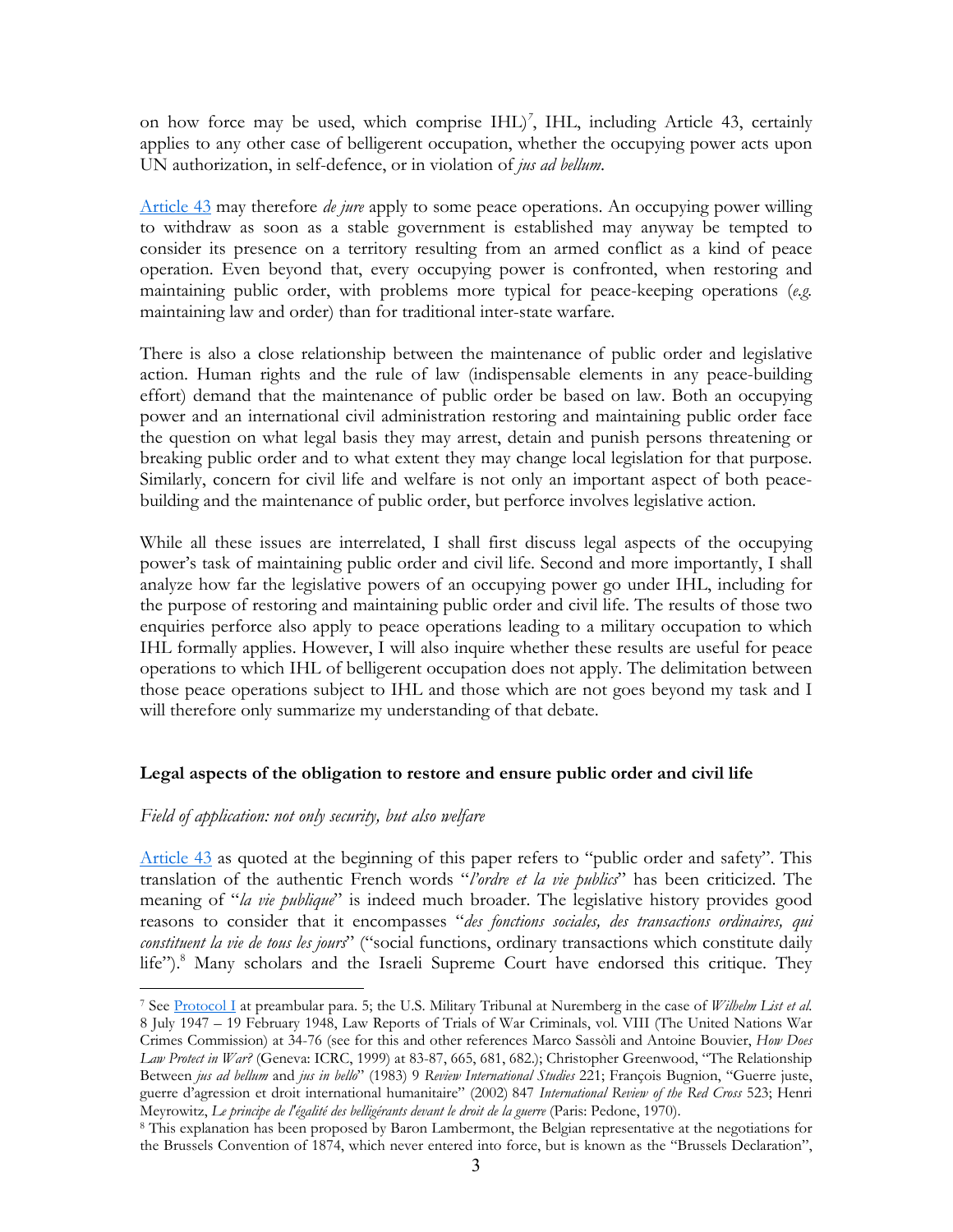suggest translating "*la vie publique*" as "civil life".<sup>[9](#page-4-0)</sup> This would be in line with the basic premise of IHL, confirmed in the introductory sentence of Article 43, that, if necessary, all functions of government must be provisionally assumed by the occupying power in order to guarantee normal life for the civilian population.

Many aspects of what constitutes "civil life" and the measures an occupying power must, may or may not take to restore or maintain it are governed in detail by specific provisions of the Hague Regulations themselves,<sup>10</sup> of Convention IV<sup>11</sup> or of Protocol I.<sup>12</sup> Those provisions are *lex specialis* in respect to the general rule of Article 43 of the Hague Regulations.

## *An obligation of means and not of result*

As the qualifications "all measures in his power" and "as far as possible" confirm, public order and civil life are not results an occupying power has to guarantee, but only aims it must pursue with all available, lawful and proportionate means. One may argue that the required standard of action is below that with which human rights instruments expect states to comply in fulfilling human rights, in particular social, economic and cultural rights, $^{13}$  since, as discussed below, the occupying power is not sovereign and its legislative powers are limited. In addition, the means an occupying power may use are limited by the numerous prohibitions laid down in Convention IV (e.g., of collective punishments, house demolitions, deportations, coercion, torture, taking of hostages<sup>14</sup>). The most traditional way of restoring public order is criminal prosecution of those who breach it, but such prosecutions have to comply with the judicial guarantees set out in Convention IV.<sup>15</sup> The latter offers an occupying power the additional option to subject persons, under various procedural safeguards, to assigned residence or internment "for imperative reasons of security".<sup>16</sup> In my view, this security is not only that of the occupying forces, but, due to the obligation to restore and maintain public order, also that of the inhabitants of the territory.

#### *An obligation subject to the limitations Human Rights Law sets for any state action*

considered to codify many old rules of IHL. Article 43 of the Hague Regulations combines Articles 2 and 3 of the Brussels Declaration. See Ministère des Affaires Etrangères de Belgique, *Actes de la Conférence de Bruxelles de 1874*, p. 23, reproduced in Edmund Schwenk, "Legislative Power of the Military Occupant Under Article 43, Hague Regulations" (1944-1945) 54 *Yale Law Journal* at 393.<br><sup>9</sup> *Cf.* Schwenk, ibid., at 393, note 1; Benvenisti, supra note 3 at 9; Myres McDougal and Florentino Feliciano,

<span id="page-4-0"></span>*Law and Minimum World Public Order* (New Haven and London: Yale Univ. Press, 1961) at 746; Keith A. Berriedale, *Wheaton's Elements of International Law,* 6th ed., (London: Stevens, 1929) at 783. Kretzmer, supra note 3 at 58. Supreme Court of Israel, *Christian Society for Holy Places* v. *Minister of Defense* (1971), summarized in [1972] *Israel Yearbook of Human Rights* at 354.<br><sup>10</sup> See, *e.g.* Convention IV, Article 46 on family rights, property and religious practice, Articles 48-52 on

<span id="page-4-1"></span>taxation, contributions, and requisitions, and Articles  $\frac{53}{25}$ ,  $\frac{55}{25}$  and  $\frac{56}{20}$  on public property.<br><sup>11</sup> Thus, Article 56 is concerned with hygiene and public health, Article 55 with medical and food supp

<span id="page-4-2"></span>Articles 59-62 with relief, Article 57 with hospitals, Article 58 with spiritual assistance, Articles 51 and 52 with labor, working conditions and labor market measures and Article 50 (3) with some aspects of education (Convention IV).<br><sup>12</sup> See, *e.g.* Convention IV, <u>Article 69</u> on relief and <u>Article 63</u> and <u>64 (3)</u> on civil defense.<br><sup>13</sup> The distinction between an obligation to respect, to protect and to fulfill Human Rights was ori

<span id="page-4-3"></span>

<span id="page-4-4"></span>suggested Asbjørn Eide, *Right to adequate food as a human right* (Studies Series No. 1) (New York: United Nations, 1989) at paras. 66-71.

<span id="page-4-5"></span><sup>&</sup>lt;sup>14</sup> Prohibited by Articles  $33$ ,  $53$ ,  $49$ ,  $31$ ,  $32$  and  $34$ , respectively, of Convention IV.<br><sup>15</sup> See Articles 66-74 of <u>Convention IV</u>.<br><sup>16</sup> Article 78 of Convention IV.

<span id="page-4-6"></span>

<span id="page-4-7"></span>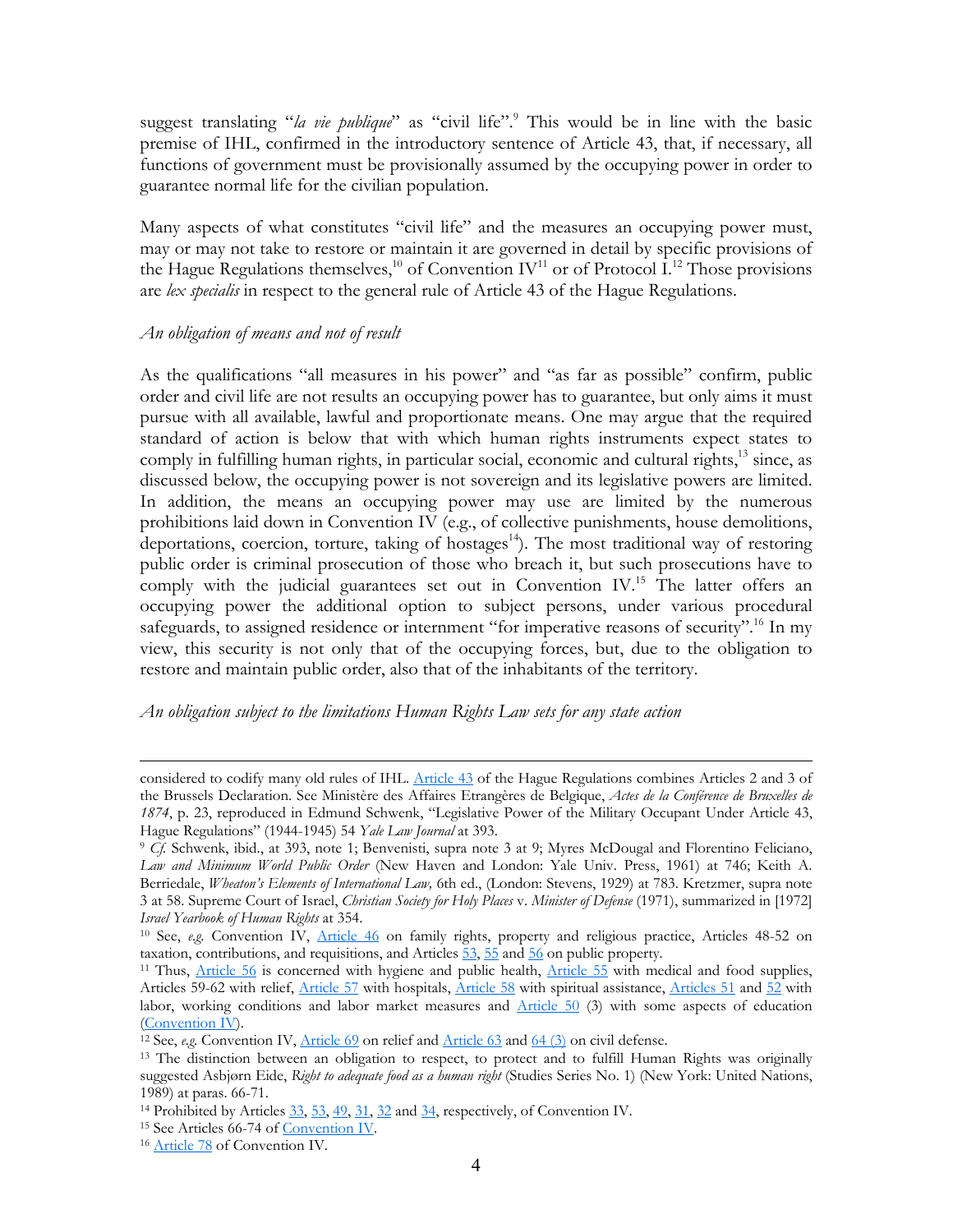Public order is restored through police operations, which are governed by domestic law and International Human Rights Law, and not through military operations governed by IHL on the conduct of hostilities. Police operations are not directed at combatants (or civilians directly participating in hostilities) but against civilians (suspected of crimes or threatening public order). While military operations are aimed at weakening the military potential of the enemy, police operations aim to enforce the law and maintain public order. Police operations are subject to many more restrictions than hostilities. To mention but one example, force may be used against civilians only as a last resort after non-violent means have proved unsuccessful in maintaining law and order. As for the use of firearms, it is an extreme measure in police operations,<sup>17</sup> while it is normal against combatants in hostilities.

Human Rights Law on the conduct of police operations, in particular on the use of firearms, may not be suspended even in a situation threatening the life of the nation, as far as it protects the right to life, a non-derogable right.<sup>18</sup> Other human rights that do not belong to "the hard core" may be derogated from in times of emergency, to the extent required by the exigencies of the situation and as long as this derogation is consistent with other international obligations.<sup>19</sup> In my view, under the aforementioned conditions, an occupying power may derogate from certain human rights obligations if necessary to restore and maintain public order in an occupied territory. Even a serious disruption of civil life in an occupied territory could sometimes be considered as "threatening the life of the [occupied] nation". While an occupying power may thus derogate from certain provisions of International Human Rights Law, it is under no obligation to take measures contrary to its full guarantees.

## **The principle concerning legislation: occupying powers must leave local legislation in force**

The text of **Article 43** of the Hague Regulations seems to deal with the respect of local legislation by the occupying power only when it restores or ensures public order and civil life, but in fact, the Article constitutes a general rule about the legislative powers of an occupying power.<sup>20</sup> Article 43 does not confer on the occupying power any sovereignty over the occupied territory.<sup>21</sup> The occupant may therefore not extend its own legislation over the occupied territory nor act as a sovereign legislator. It must, as a matter of principle, respect the laws in force in the occupied territory at the beginning of the occupation. Article 43 is an exception clause, the goal of which is not to create privileges for occupants, but rather to

<span id="page-5-0"></span><sup>&</sup>lt;sup>17</sup> See the *Basic Principles on the Use of Force and Firearms by Law Enforcement Officials*, adopted by the 9<sup>th</sup> UN Congress on the Prevention of Crime and Treatment of Offenders, Havana, 27 August to 7 September 1990, U.N. Doc. A/CONF.144/28/Rev.1 at 112 (1990). 18 See ibid., Article 8.

<span id="page-5-1"></span>

<span id="page-5-2"></span><sup>&</sup>lt;sup>19</sup> *Cf.* Article 4 (1) of the 1966 *UN Human Rights Covenant on Civil and Political Rights*, Article 15 (1) of the *European Convention on Human Rights*.

<span id="page-5-3"></span><sup>&</sup>lt;sup>20</sup> Schwenk, supra note 8 at 397. In the Brussels Declaration (see supra note 9) the obligation to restore and ensure public order and civil life and the obligation to respect local laws, unless in case of necessity, were contained in two distinct articles (articles 2 and 3), which became a single article in the Hague Regulations. This means that the obligation to respect local laws (and its exception) must be seen as a general principle.<br><sup>21</sup> See Benvenisti, supra note 3 at 8; Von Glahn, supra note 3 at 31; Michael Bothe, "Occupation, Belligerent",

<span id="page-5-4"></span>in Rudolf Bernhardt (dir.), *Encyclopedia of Public International Law*, *vol. 3*, (Amsterdam: Elsevier, 1997) at 765.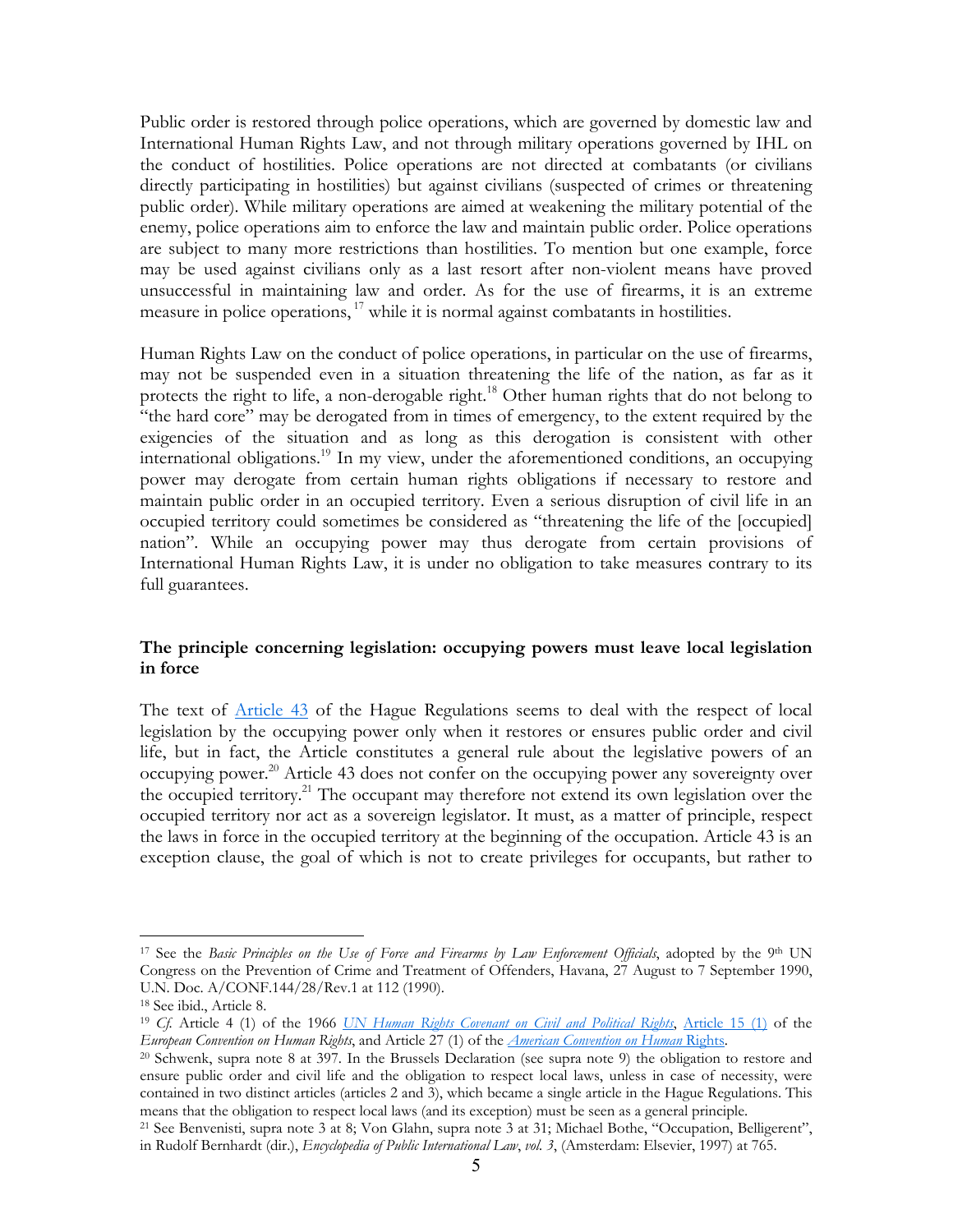impose restraints on them[.22](#page-6-0) This is one aspect of the conservative approach of IHL towards belligerent occupation, criticized by some for its rigidity.<sup>23</sup> We shall see, however, that it allows a considerable amount of flexibility.

#### *The meaning of the term "legislation"*

The expression "laws in force in the country" in Article 43 refers not only to laws in the strict sense of the word, but also to the constitution,<sup>24</sup> decrees, ordinances,<sup>25</sup> court precedents (especially in territories of common law tradition),<sup>26</sup> as well as administrative regulations and executive orders,  $^{27}$  provided that the "norms" in question are general and abstract. While the rule refers to the entire legal system, exceptions apply only to the individual provisions covered by the exceptions that allow an occupying power to legislate (discussed below).

#### *The relationship between Article 43 and Article 64 of Convention IV*

#### Article 64 of Convention IV states:

The penal laws of the occupied territory shall remain in force, with the exception that they may be repealed or suspended by the Occupying Power in cases where they constitute a threat to its security or an obstacle to the application of the present Convention. […]

The Occupying Power may, however, subject the population of the occupied territory to provisions which are essential to enable the Occupying Power to fulfil its obligations under the present Convention, to maintain the orderly government of the territory and to ensure the security of the Occupying Power, of the members and property of the occupying forces or administration, and likewise of the establishments and lines of communication used by them.

This provision belongs to the section of the Convention devoted to penal legislation.<sup>28</sup> While the first paragraph explicitly refers to "penal laws", the "provisions" referred to in the second paragraph are not so qualified. Many nevertheless apply the second paragraph exclusively to penal legislation.<sup>29</sup> Apart from the context of the section, they may rely on the fact that Article 66 refers to "penal provisions promulgated […] by virtue of the second

<span id="page-6-0"></span><sup>22</sup> Georg Schwarzenberger, *International Law as Applied by International Courts and Tribunals, vol. II – The Law of Armed Conflict* (London: Stevens and Sons, Ltd., 1968) at 182-183, referring to the case *Milaire* v*. Germany* decided by the Belgian-German Mixed Arbitral Tribunal in 1923.<br><sup>23</sup> Robert Kolb, *Ius in bello, Le droit international humanitaire des conflits armés* (Bâle/Bruxelles: Helbing and

<span id="page-6-1"></span>Lichtenhahn/Bruylant, 2002) at 186-187.

<span id="page-6-2"></span><sup>24</sup> UK Ministry of Defence, *The Manual of the Law of Armed Conflict* (Oxford: Oxford Univ. Press, 2004) [Draft as of 11 March 2004] at para 11.11.

<span id="page-6-3"></span><sup>25</sup> Schwenk, supra note 8 at 397.

<span id="page-6-4"></span><sup>26</sup> Benvenisti, supra note 3 at 16.

<span id="page-6-5"></span><sup>27</sup> Von Glahn, supra note 3 at 97 and 99; Ernst H. Feilchenfeld, *The International Economic Law of Belligerent Occupation* (Buffalo: William S. Hein & Co. Inc., 2000) (reprint of the original 1942 edition) at 89.<br><sup>28</sup> According to the ICRC Commentary, the drafters of the Fourth Geneva Convention were so concerned

<span id="page-6-6"></span>about penal laws because Article 43 was not sufficiently observed in past conflicts mainly in this respect. See Jean Pictet, *The Geneva Conventions of 12 August 1949: Commentary* (Geneva: ICRC, 1952) at 335.<br><sup>29</sup> See for instance Yoram Dinstein, "The International Law of Belligerent Occupation and Human Rights"

<span id="page-6-7"></span><sup>[1978]</sup> I.Y.H.R. at 114; Kretzmer, supra note 3 at 125 and 151; Schwarzenberger, supra note 22 at 194-195.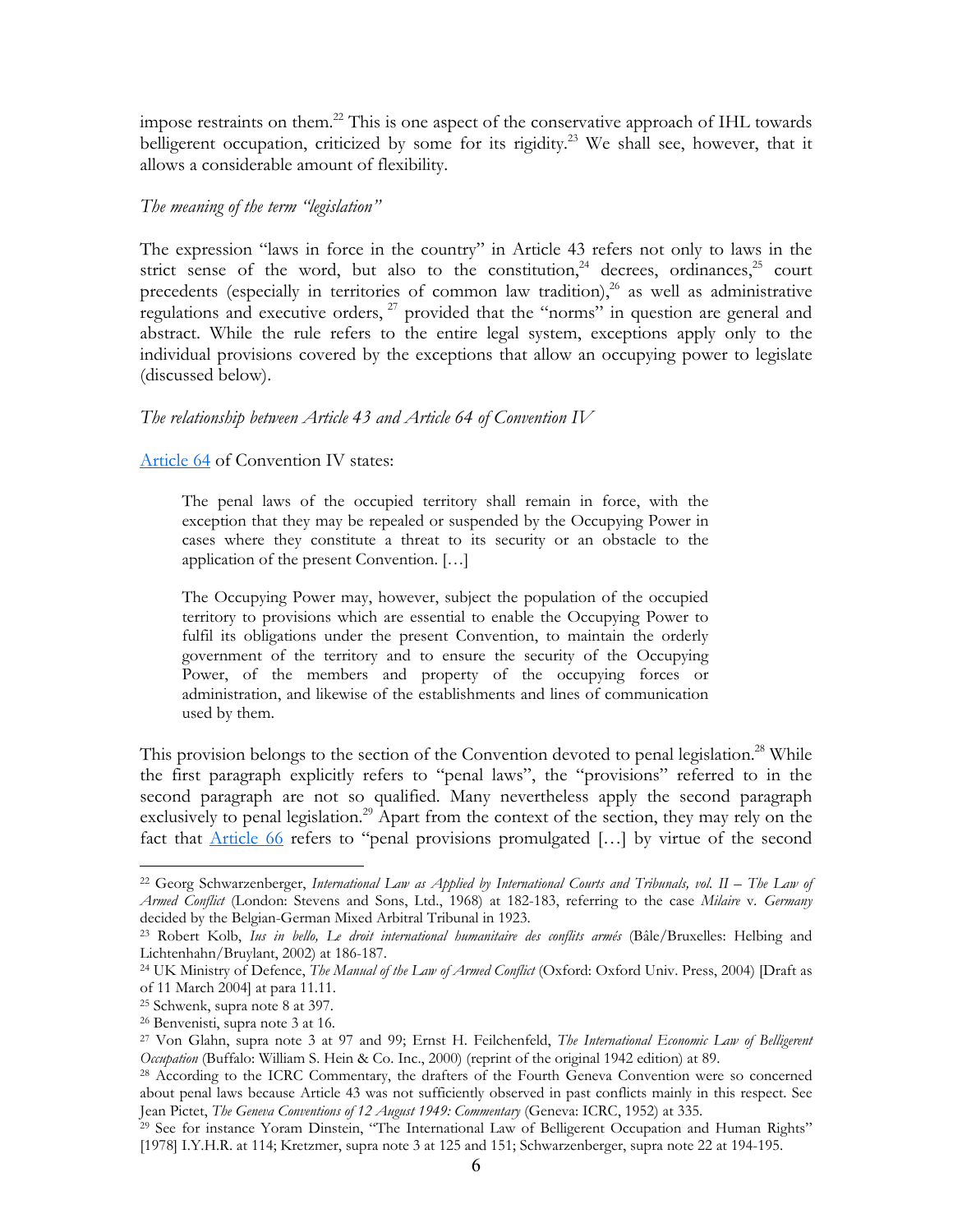paragraph of Article 64", which seems to underline that these "provisions" are "penal". However, this reasoning is not compelling. The second paragraph could also have a broader sense and allow an occupying power to subject the local population to any (penal, civil, administrative etc.) laws essential for the purposes it exhaustively enumerates.<sup>30</sup> For the ICRC *Commentary*, the second paragraph expresses "in a more precise and detailed form" the terms "unless absolutely prevented" of **Article 43.**<sup>31</sup> The preparatory work of Article 64 shows that "it is not a mere coincidence that the adjective 'penal' is missing in the second paragraph".<sup>32</sup>

The text of the second paragraph of **Article 64** seems to permit the introduction of new legislation for a purpose — namely, "to maintain the orderly government of the territory" for which the first paragraph does not permit the repeal or suspension of existing penal legislation. However, according to the maxim "*lex posterior derogat legi anteriori"* any new legislation repeals previous contradictory legislation. The admissibility of penal legislation for the purpose of maintaining orderly government would therefore depend on whether by chance no legislation existed on the very same point prior to the occupation.<sup>33</sup> This absurd result can be avoided if we consider that legislation permissible under the second paragraph may necessarily derogate from previous legislation. Also, legislation contrary to the needs of orderly government may be considered an obstacle to the application of the Convention (one of the justifications for derogations under the first paragraph), given that Article 154 also refers to Article 43 of the Hague Regulations which, of course, obliges an occupying power to maintain such orderly government.

Article 64 (2) therefore permits, in the cases it specifies, changes to all existing local laws. It appears to impose less restrictions on legislative powers than the negative formulation of Article 43 of the Hague Regulations ("unless absolutely prevented"). The ICRC *Commentary* even qualifies the legislative powers of an occupying power as "very extensive and complex".<sup>34</sup> Nevertheless, as only changes "essential"<sup>35</sup> for the admissible purposes are permitted, Article 64 may be seen as interpreting the expression "unless absolutely prevented" contained in the Hague Regulations. Compared with the latter, the newest

<span id="page-7-1"></span><span id="page-7-0"></span>

 $30$  Benvenisti, supra note 3 at 101.<br> $31$  Pictet, supra note 28 at 335. Schwarzenberger, supra note 22 at 193.

<span id="page-7-2"></span><sup>&</sup>lt;sup>32</sup> Benvenisti, supra note 3 at 101-103. Drafting Committee No. 2 of Committee III (in charge of the draft convention on the protection of civilian persons in time of war) at the 1949 Diplomatic Conference had a long debate about future Article 64 and in particular precisely about whether the adjective "penal" should be added to the term "provisions" in the second paragraph *(*cf. *Final Record of the Diplomatic Conference of Geneva of 1949* (Berne, 1950) vol. III at 139). The draft submitted by the ICRC stated: "The *penal* laws of the Occupied Power shall remain in force […]" *(*Ibid*.*, vol. I at 122 [emphasis added]). The UK, whose suggested amendment was closest to the finally adopted text, formulated it without specific reference to *penal* laws (Ibid*.*, vol. III at 139). The USSR wanted to limit the provision to penal norms (Ibid*.*, vol. IIA at 670). The Netherlands, a State having been often subject to occupation, insisted, as a way of compromise, on the insertion of an article clarifying the complementary character of the Hague Regulations and the Geneva Conventions (Ibid*.,* vol. IIA at 672). The Drafting Committee finally let Committee III choose between two versions, one referring to "penal provisions", another one more generally to "provisions." The latter was adopted by 20 votes to 8 (Ibid*.*, vol. III at 139). In addition, Article 154 stating that the Convention was "supplementary" to the Hague Regulations was added as part and parcel of the compromise reached about Article 64.

<span id="page-7-3"></span><sup>&</sup>lt;sup>33</sup> Thus, an occupying power could introduce criminal liability of public officials in an occupied territory for unlawful official acts if no such legislation existed, but not if the previous legislation specifically excluded such liability.

<span id="page-7-4"></span><sup>34</sup> Pictet, supra note 28 at 337.

<span id="page-7-5"></span><sup>&</sup>lt;sup>35</sup> The French term "indispensable" is even more restrictive and closer to the Hague Regulations.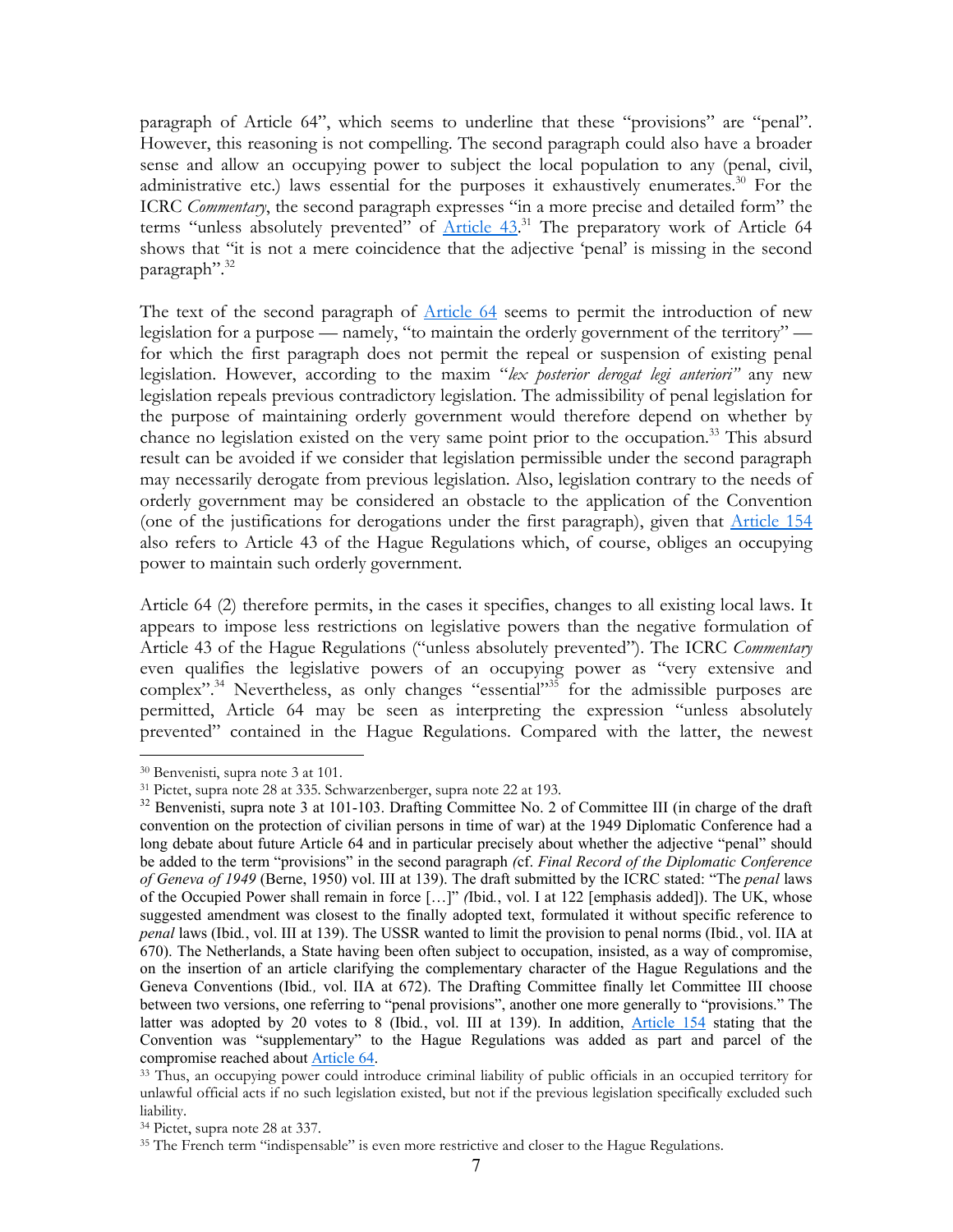element in Article 64 is the recognition of the power of the occupant to modify the existing laws in order to "fulfill its obligations under the […] Convention". This may be seen as a simple confirmation of "*lex specialis derogat legi generali*". However, it implies that the terms "unless absolutely prevented" refer not only to cases of material but also of legal necessity.

In conclusion, Article 64 certainly provides a *lex specialis* regarding when an occupying power is absolutely prevented from respecting penal law. In addition, there are good reasons to consider it a more precise, albeit less restrictive formulation of when an occupying power is "absolutely prevented" from applying existing local legislation.

# *Change of legislation and changes to institutions*

Most writers deal with possible changes to the institutions of the occupied country separately, as if they were regulated by a specific norm. It is submitted that "the occupant's competence to establish and operate processes of governmental administration in the territory occupied does not extend to the reconstruction of the fundamental institutions of the occupied area"[.36](#page-8-0) In my opinion, except for the *lex specialis* on changes affecting courts, judges and public officials,  $37$  the legal parameter is always  $\frac{\text{Article } 43}{\text{Total}}$  because local institutions of the occupied country are established by and operate under the law. Institutions and the constitutional order are only one aspect of "the laws in force in the country". The exception "unless absolutely prevented" applies here too. The "active transformation and remodeling of the power and other value processes of the occupied country"<sup>38</sup> admittedly goes much further than simple legislation. An occupying power will only very exceptionally be "absolutely prevented" from *not* undertaking it. It may not, for example, transform "a democratic republic into an absolute monarchy", or "change the regional or racial organizations of an occupied country", or even transform a liberal into a communist economy. [39](#page-8-3)

An exception to this so-called Fauchille doctrine, prohibiting changes to the institutions of the occupied territory, $40$  is recognized "where a political system constitutes a permanent threat to the maintenance and safety of the military forces of the occupant so that there is 'absolute necessity' to abolish it" (which is clearly a mere application of the general exception "unless absolutely prevented").<sup>41</sup> This would distinguish the denazification carried out by the American Military Government at the end of the Second World War<sup>42</sup> from the German attempts to change the regional organization of Belgium during the First World War,<sup>43</sup> which were unanimously considered to be illegal.<sup>44</sup>

In my view, the cases of post World War II Germany and Japan should anyway not be seen as precedents for admissible changes in institutions.

<span id="page-8-1"></span><span id="page-8-0"></span>

<sup>&</sup>lt;sup>36</sup> McDougal/Feliciano, supra note 9 at 767.<br><sup>37</sup> See Articles <u>64, 66</u> and <u>54</u>, respectively, of Convention IV.<br><sup>38</sup> McDougal/Feliciano, supra note 9 at 768.<br><sup>39</sup> Feilchenfeld, supra note 27 at 89-90.

<span id="page-8-2"></span>

<span id="page-8-3"></span>

<span id="page-8-4"></span><sup>40</sup> Paul Fauchille, *Traité de droit international public* (Paris: Rousseau, 1921) at 228 ("Comme la situation est éminemment provisoire, il ne doit pas bouleverser les *institutions* du pays"). 41 Schwenk, supra note 8 at 403.

<span id="page-8-5"></span>

<span id="page-8-7"></span><span id="page-8-6"></span><sup>&</sup>lt;sup>42</sup> Ibid., at 407 and McDougal/Feliciano, supra note 9 at 770.<br><sup>43</sup> Germany, in particular, adopted a series of legislative measures in view of separating the French-speaking and the Dutch-speaking population of Belgium (*cf*. Von Glahn, supra note 3 at 97). 44 Feilchenfeld, supra note 27 at 89.

<span id="page-8-8"></span>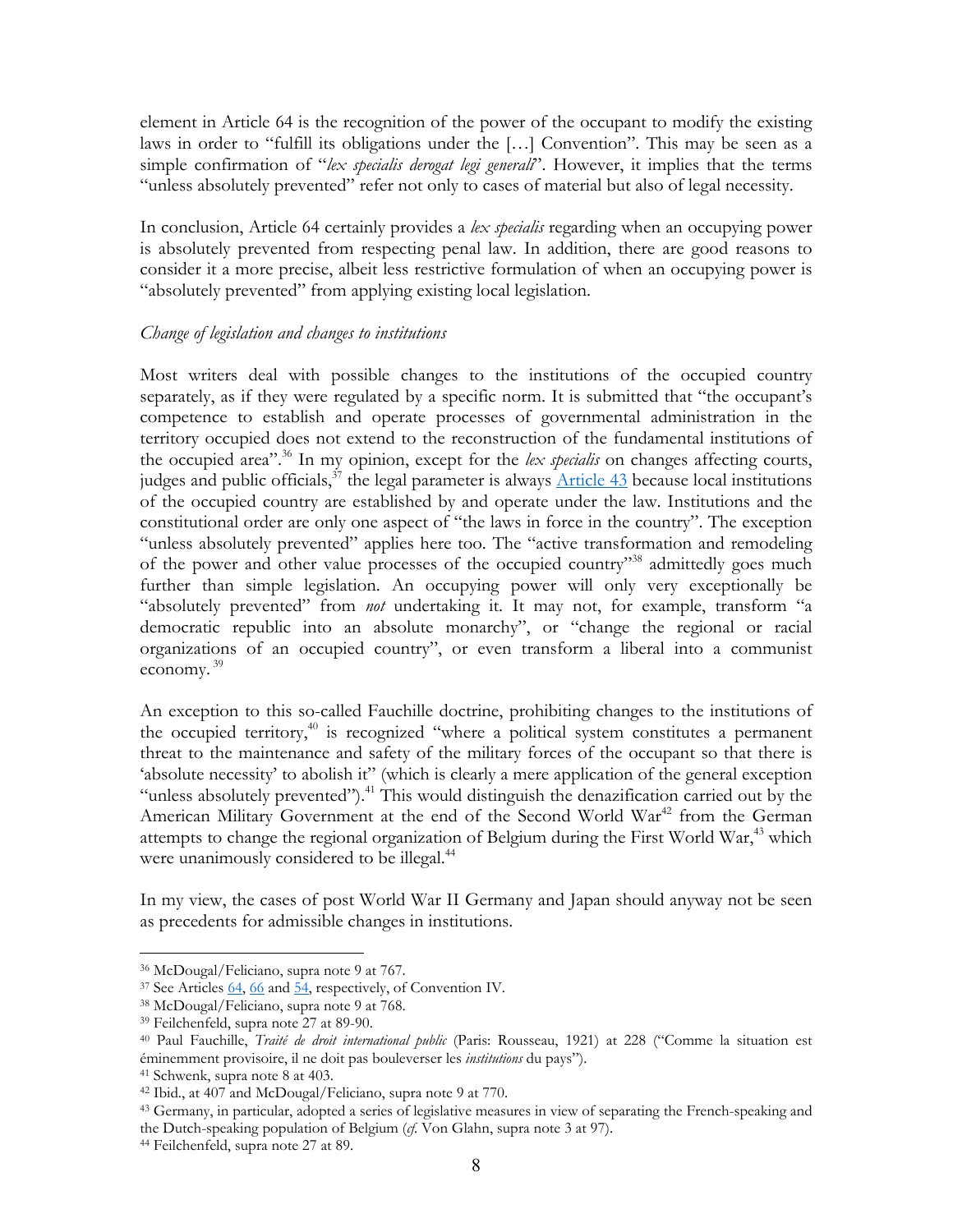First, although every country may normally choose its political, economic and social system<sup>[45](#page-9-0)</sup> and the right to self-determination of peoples bars an occupying power from making such choices, those two countries had particularly odious regimes that had committed the most serious violations of international law. Second, after World War II, *debellatio* or unconditional surrender were still considered to end the applicability of the law of belligerent occupation,<sup>[46](#page-9-1)</sup> which is clearly no longer the case today because  $\Delta$ rticle 6 (3) and (4) of Convention IV extends the applicability of that Convention beyond the general close of military operations.<sup>47</sup> Third, *Article 47* of Convention IV was only adopted in 1949.

Article 47 refers to institutional changes introduced by an occupying power. It states that protected persons "shall not be deprived, in any case or in any manner whatsoever, of the benefits of the present Convention by any change introduced, as the result of the occupation of a territory, into the institutions or government of the […] territory, nor by any agreement concluded between the authorities of the occupied territories and the Occupying Power, nor by any annexation by the latter of the whole or part of the occupied territory." This provision is sometimes misunderstood as prohibiting such changes. Such prohibition is, however, an issue of *jus ad bellum*. *Jus in bello* simply continues to apply despite such changes and such changes do not justify violations of its provisions – including those on the admissibility of legislative changes. The ICRC *Commentary* stresses that "[c]ertain changes might conceivably be necessary and even an improvement […].[t]he text in question is of an essentially humanitarian character; its object is to safeguard human beings and not to protect the political institutions and government machinery of the State as such."<sup>48</sup>

# *Applicability of Article 43 to legislation made by local authorities under the global control of an occupying power?*

Another consequence of Article 47 of Convention IV, understood in conformity with the general rules on State responsibility for conduct directed or controlled by a state,  $49$  is that a government instituted by the occupying power may not subject the local population to changes going beyond those which could be introduced by the occupying power itself. This

1

<span id="page-9-0"></span><sup>&</sup>lt;sup>45</sup> Military and Paramilitary Activities in and against Nicaragua (Nicaragua v. United States of America), Merits, [1986] I.C.J. Rep. 14 at para. 258.

<span id="page-9-1"></span><sup>46</sup> Adam Roberts, "What is Military Occupation?" (1984) 55 BYIL 249 at 268-69; Odile Debbasch, *L'occupation militaire – Pouvoirs reconnus aux forces armées hors de leur territoire national* (Paris: LGDJ, 1962) at 250; Allan Gerson, "War, conquered territory, and military occupation in the contemporary international legal system" (1977) 18 *Harvard International Law Journal* 525 at 530-32; Robert Y. Jennings, "Government in Commission" (1946) 23 BYIL 112; The US Military Tribunal at Nuremberg confirmed in the case *Altstötter and others (Justice Trial)*, War Crimes Reports, vol. 6, 1948, p. 1 that the law of military occupation did not apply to the Allied military presence in Germany.

<span id="page-9-2"></span> $\frac{47 \text{ Article 3 (b)}}{48 \text{ Picture}}$  of Protocol I goes even further.

<span id="page-9-3"></span>

<span id="page-9-4"></span><sup>49</sup> See Article 8 of the *Draft Articles on Responsibility of States for internationally wrongful acts*, United Nations, International Law Commission*, Report on the work of its fifty-third session (23 April-1 June and 2 July-10 August 2001)*, UN GAOR, 55th Sess., Supp. No. 10 UN Doc. A/56/10, www.un.org/law/ilc/reports/2001/2001report.htm at 29-365. The ICRC Commentary to Art. 29 of Convention IV considers that when a violation has been committed by local authorities, "what is important is to know where the decision leading to the unlawful act was made, where the intention was formed and the order given." (Pictet, supra note 28, at 212.). In the *Tadic* case, the International Criminal Tribunal for the Former Yugoslavia held however that overall control is the appropriate standard, and not effective control over the conduct to be attributed (*Prosecutor v. Tadic*, (1999), Case No. IT-94-1 (ICTY, Appeals Chamber) at paras. 116-144).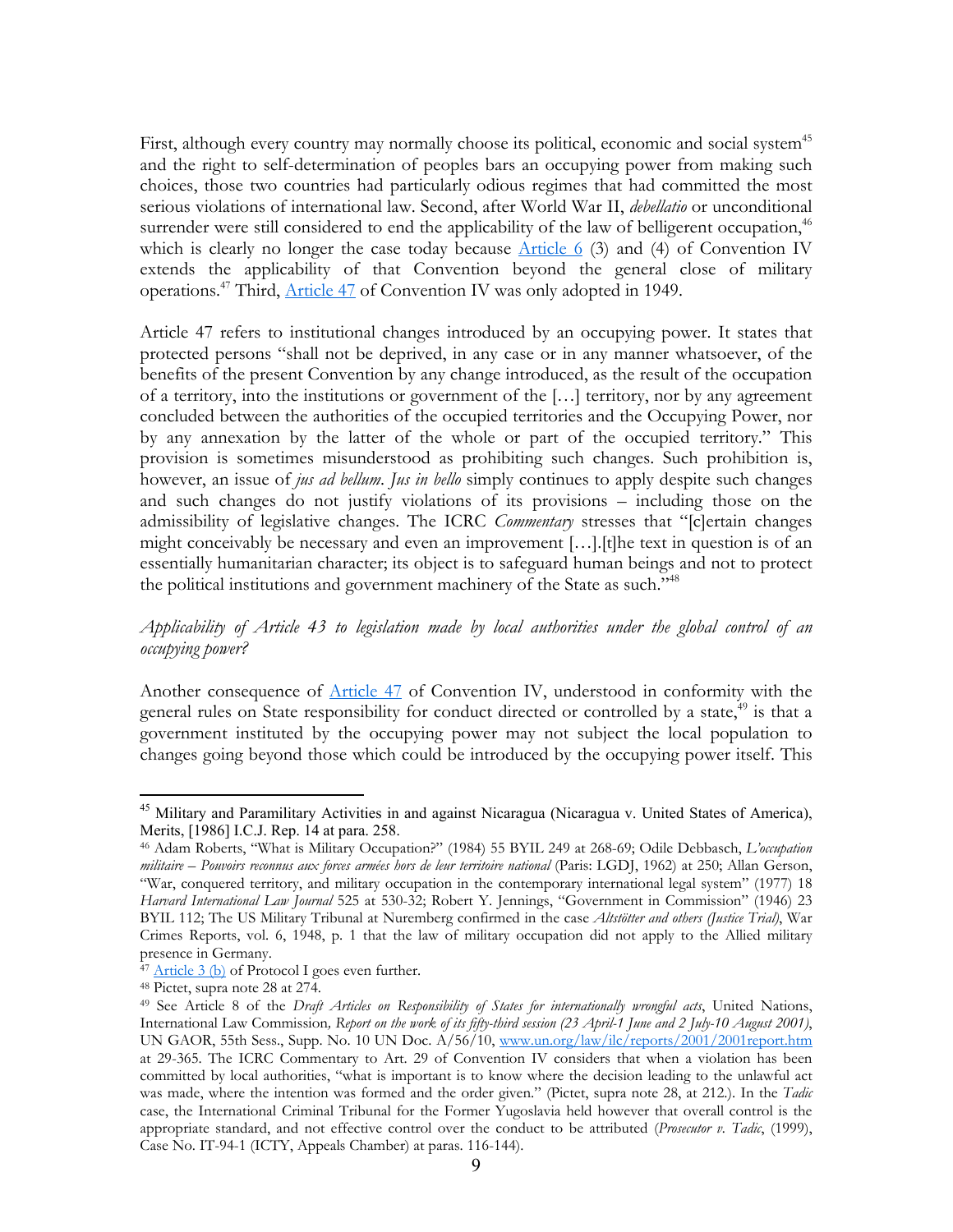raises the question of when the devolution of governmental authority to a national government is effective enough to end the applicability of IHL on belligerent occupation altogether.<sup>50</sup> Many would make that end depend on the (democratic) legitimacy of a new national government,<sup>51</sup> given that, taking into account the right of the local people to selfdetermination, a democratic election cannot be considered as a change introduced by the occupying power, even if it was held under the latter's initiative and supervision. That democratically elected government could then end the occupation, even though troops of the former occupying power remain present on the territory of the state, by freely agreeing to their presence.<sup>52</sup>

The main problem with this line of argument is that the legitimacy of the new government is often controversial (as is the question of whether the new government's consent to the continued presence of foreign troops is freely given). International Human Rights Law provides only insufficient indications of such legitimacy, through the right to selfdetermination, political rights and the rights of minorities.<sup>53</sup> International recognition of such legitimacy, in particular by the UN Security Council, may offer a clearer indication. However, it is precarious to make the (end of) application of IHL dependant on criteria of legitimacy, as this blurs the distinction between *jus ad bellum* and *jus in bello*.

#### **Exceptions to the prohibition to legislate**

The words "restore and ensure […] public order and civil life" in Article 43 could be understood as implying that the occupying power is allowed to take only legislative measures with that purpose, *i.e.* concerning the "common interest or the interest of the population".<sup>[54](#page-10-4)</sup> However, as confirmed by **Article 64** of Convention IV and the drafting history of the Hague Regulations and prior international instruments on the same topic, an occupying power may also legislate to promote its own military interests.<sup>55</sup> When Article 64 refers to the security of the occupant's forces, it does no more than confirm, though in more permissive terms, what was already admissible under Article 43.<sup>[56](#page-10-6)</sup>

<span id="page-10-0"></span><sup>50</sup> Article 6 (3) of Convention IV prescribes that the Convention ceases to apply "[i]n the case of occupied territory […] one year after the general close of military operations; however, the Occupying Power shall be bound, for the duration of the occupation, to the extent that such Power exercises the functions of government in such territory, by the provisions [of the most important articles for our discussion, such as Arts. 47 and 64]." The decisive factor is, therefore, who effectively exercises governmental authority. Art. 3 (b) of Protocol I goes further in prescribing that IHL applies until the termination of the occupation, but such termination must also depend upon who exercises effectively governmental authority.

<span id="page-10-1"></span> $\frac{51}{11}$  This appears to be the ICRC position, which requalified the conflict in Afghanistan into a non international armed conflict once the Karzai government was elected by the Loya Jirga (see Adam Roberts, "The Laws of War in the War on Terror" (2002) 32 *Israel Yearbook of Human Rights* 193).

<span id="page-10-2"></span><sup>52</sup> See however the precedent of Northern Cyprus. The European Court of Human Rights considers it to be occupied by Turkey in the cases *Loizidou* v*. Turkey, Merits, E.C.H.R. Reports*, 1996-VI 2216 at 2235-2236, para. 56, and *Cyprus* v*. Turkey*, 10 May 2001, at paras. 69-77, http://hudoc.echr.coe.int. 53 See Articles 1, 25 and 27 of the UN Covenant on Civil and Political Rights.

<span id="page-10-3"></span>

<span id="page-10-4"></span><sup>54</sup> Schwenk, supra note 8 at 395, citing Meurer, *Die Volkerrechtliche Stellung der vom Feind besetzten Gebiete* (Tübingen, 1915) at 23.

<span id="page-10-5"></span>

<span id="page-10-6"></span><sup>&</sup>lt;sup>56</sup> Benvenisti, supra note 3 at 104. See also Schwarzenberger, supra note 22 at 194.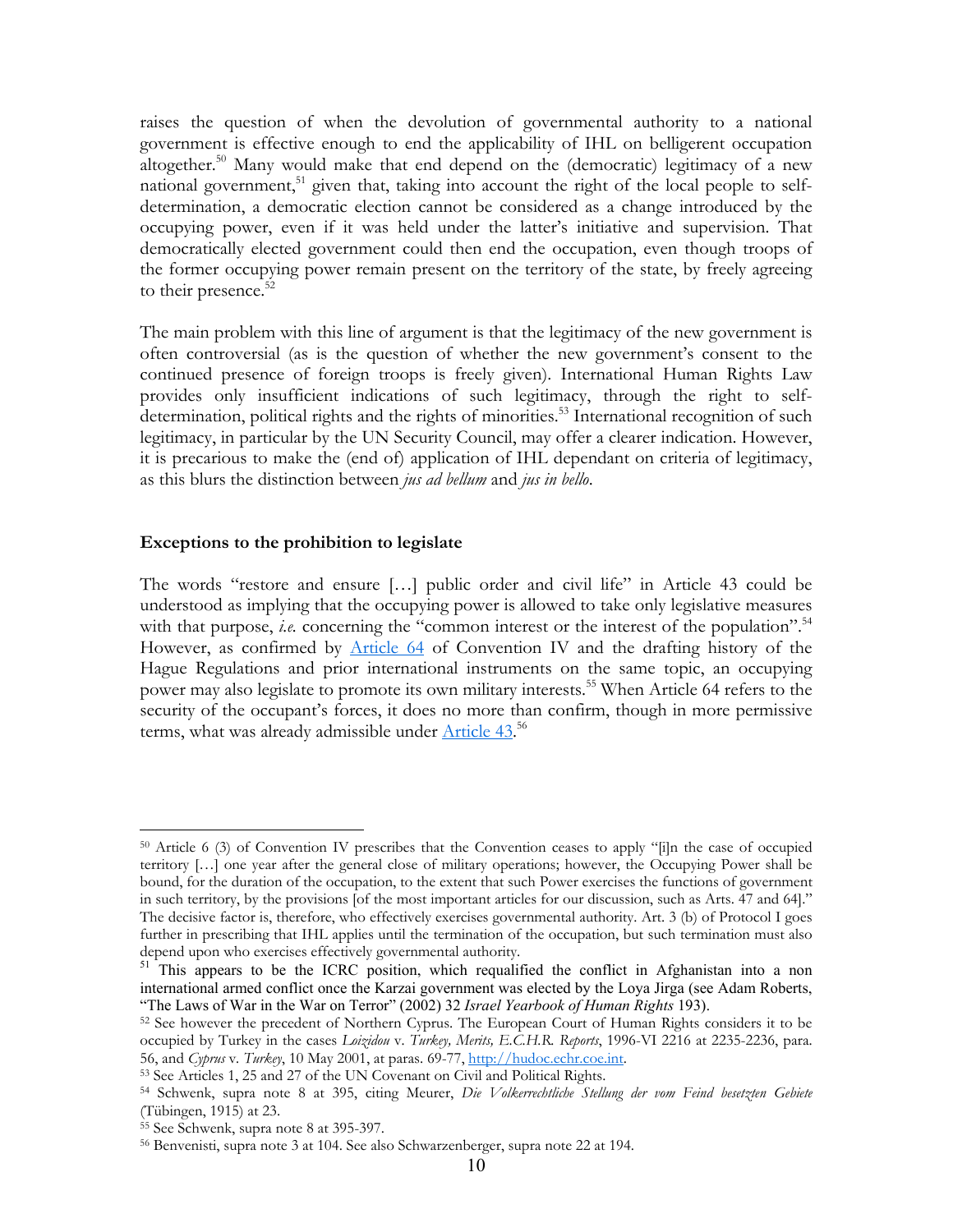#### *The occupying power may only legislate for the time of the occupation*

The task of restoring or ensuring public order and civil life is limited *ratione temporis* to the period of occupation.<sup>57</sup> In accordance with the aim of Article 43 to maintain the existing legislation as far as possible and to limit changes by an occupying power, and because the occupation does not transfer any title of sovereignty, every legislative change made by the occupying power should be commensurate with the transitional and temporary nature of the occupation.

#### *The occupying power may legislate for purposes other than military necessity*

The meaning of the exception "unless absolutely prevented" ("*sauf empêchement absolu*") is controversial. Some suggest that it refers to "military necessity".<sup>58</sup> The words "unless absolutely prevented" were however a mere reformulation of the term "necessity" contained in Article 3 of the Brussels Declaration, which, according to its preparatory works, was not meant as a synonym for "military necessity".<sup>59</sup> At the other extreme, some authors simply require sufficient justification to deviate from local legislation.<sup>60</sup> Others consider that "absolute prevention means necessity" and that the adverb "absolutely" is therefore of small consequence.<sup>61</sup> More generally, it is regretted that Article 43 does not offer a fixed criterion to determine which changes are lawful.<sup>62</sup> After the two world wars, courts have indeed accepted a great variety of legislation by occupying powers (including by those that were finally vanquished) as valid.<sup>63</sup> The practice of Israeli courts concerning legislation in the Israeli occupied territories is also very permissive.<sup>[64](#page-11-7)</sup>

Most authors have an intermediate position and mention that, as confirmed by Article 64 of Convention IV, not only the interests of the army of occupation, but also those of the local civil population may prevent an occupying power from applying local legislation.<sup>65</sup> This

<span id="page-11-0"></span><sup>&</sup>lt;sup>57</sup> Oppenheim, *International Law – A Treatise*,  $7<sup>tb</sup>$  *edition edited by Hersch Lauterpacht*, Vol. II, Disputes, War and Neutrality, (London: Longman, 1952) at 436 and 437.

<span id="page-11-1"></span><sup>58</sup> Schwenk, supra note 8 at 393; Morris Greenspan, *The Modern Law of Land Warfare* (Berkley: Univ. of California Press, 1959) at 224; Bothe, supra note 21. 59 Schwenk, supra note 8 at 401.

<span id="page-11-2"></span>

<span id="page-11-3"></span><sup>60</sup> Feilchenfeld, supra note 27 at 89.

<span id="page-11-4"></span><sup>&</sup>lt;sup>61</sup> Dinstein, supra note 29 at 112 citing Schwarzenberger, supra note 22 at 193. Dinstein adds that "[t]he necessity [...] may be derived either from the legitimate interests of the occupant or from concern for the civilian population".

<span id="page-11-5"></span><sup>62</sup> Sylvain Vité, "L'applicabilité du droit international de l'occupation militaire aux activités des organisations internationales" 853 (2004) *International Review of the Red Cross* 17. This article is based upon a larger study by Robert Kolb, Gabriele Porretto and Sylvain Vité, *L'Articulation des règles de droit international humanitaire et de droits de l'homme applicables aux forces internationale et aux administrations civiles internationales transitoires* (Geneva: University Center for International Humanitarian Law, 2003) (mimeotyped version, to be translated and published in English).

<span id="page-11-6"></span><sup>63</sup> For examples see reference to various court cases in Eric David, *Principes de droit des conflits armés*, third edition

<span id="page-11-7"></span><sup>(</sup>Bruxelles: Bruylant, 2002) at 511.<br><sup>64</sup> For the practice of the Israeli Supreme Court see Kretzmer, supra note 3 at 61-72.

<span id="page-11-8"></span><sup>65</sup> Schwenk, supra note 8 at 400; Pictet as quoted supra note 48; Debbasch, supra note 46 at 172; Von Glahn, supra note 3 at 97. Arnold D. McNair and Arthur D. Watts, *The Legal Effects of War* (Cambridge: Cambridge Univ. Press, 1966) at 369 mention three grounds for being "absolutely prevented" to respect local laws, namely the maintenance of order, the safety of the occupant and the realization of the legitimate purpose of the occupation.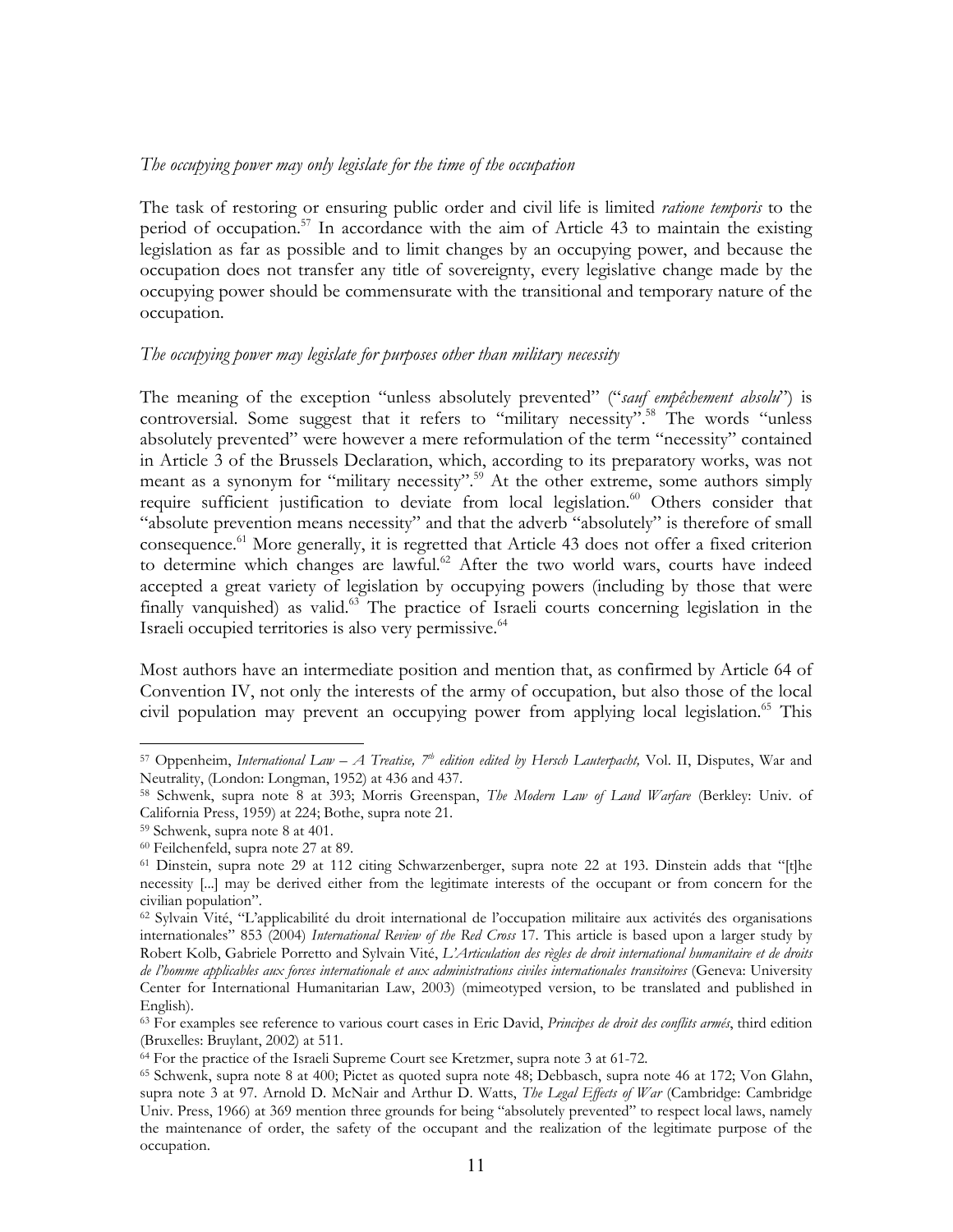<span id="page-12-8"></span>broader interpretation also corresponds to the practice of allied occupying powers *during* World War II. Nonetheless, the risk of abuse of a broader interpretation should not be neglected, as it is the occupying power that decides whether a legislative act is necessary, and its interpretation is not subject to revision during the occupation.<sup>[66](#page-12-0)</sup>

## *The occupying power may legislate to ensure its security*

Under both Article 43 of the Hague Regulations and Article 64 (2) of Convention IV, the most uncontroversial case of legislation an occupying power may introduce is that *essential*<sup>[67](#page-12-1)</sup> to ensure its security. Such legislation may not, however, prescribe any measure specifically prohibited by IHL (such as collective punishment, house demolitions or deportations).<sup>[68](#page-12-2)</sup> Traditional examples for laws that may be suspended are those concerning conscription, rights of public assembly, and bearing arms.<sup>69</sup>

# *The occupying power may adopt legislation essential for the implementation of IHL*

The reference in Article 64 to legislation essential for (or an obstacle to) the respect of the "Convention [IV]" must be extended to all applicable IHL, since IHL cannot possibly require specific conduct from an occupying power and also prohibit it to legislate for that purpose. To fulfil its various duties under IHL in a non arbitrary way compatible with the principles of the rule of law, and to respect the principle "*nullum crimen sine lege*" in the field of penal law, an occupying power must legislate, including by abrogating provisions of the local legislation contrary to IHL. Examples given in the preparatory works for the necessity to legislate are provisions in the fields of child welfare, labor, food, hygiene and public health.<sup>[70](#page-12-4)</sup> The ICRC *Commentary* mentions "provisions which adversely affect racial or religious minorities" as examples of laws which may be abrogated. As any state Party to Convention IV, an occupying power must also legislate to try persons having committed grave breaches, if such legislation does not yet exist in the occupied territory.<sup>71</sup>

# *May the occupying power legislate to implement International Human Rights Law?*

International Human Rights Law applies also in armed conflicts, $72$  but since armed conflicts are situations threatening the life of the nation, most of its guarantees may be suspended under certain conditions.<sup>73</sup> In particular in an occupied territory, the specific provisions of IHL provide for a *lex specialis* on the issues they regulate. However, many issues such as freedom of the press, freedom of opinion, the right to form trade unions or the right to social security are not dealt with by  $IHL<sup>74</sup>$  On other issues, such as the moment from when

<span id="page-12-0"></span><sup>66</sup> Von Glahn, supra note 3 at 100.

<span id="page-12-1"></span><sup>67</sup> While it is not sufficient that legislation *furthers* its security, an occupying power has broad discretion in deciding what is *essential* to its security.<br><sup>68</sup> Cf. Articles 33 (1), 49 (1) and 53 of Convention IV.<br><sup>69</sup> UK *Manual*, supra note 24 at para. 11.25.<br><sup>70</sup> See *Final Record*, supra note 32, vol. II-A at 672 and 833.

<span id="page-12-2"></span>

<span id="page-12-3"></span>

<span id="page-12-4"></span>

<span id="page-12-6"></span><span id="page-12-5"></span>

<sup>&</sup>lt;sup>71</sup> *UK Manual*, supra note 24 at para. 11.26, note 54.<br><sup>72</sup> See the UN Human Rights Committee's General Comments No. 29 (CCPR/C/21/Rev.1/Add.11, of 31 August 2001), para. 3, and No. 31 (CCPR/C/74/CRP.4/Rev.6., of 21 April 2004), para.11, as well as *The Legality of the Threat or Use of Nuclear Weapons*, Advisory Opinion, 8 July 1996, [1996] I.C.J. Rep. 226 at para. 25. <sup>73</sup> See supra note 19 and accompanying text.

<span id="page-12-7"></span><sup>74</sup> Adam Roberts, "Prolonged Military Occupations: the Israeli-Occupied Territories since 1967" (1990) 84 AJIL 44 at 73, also mentions that discrimination in employment, discrimination in education and the import of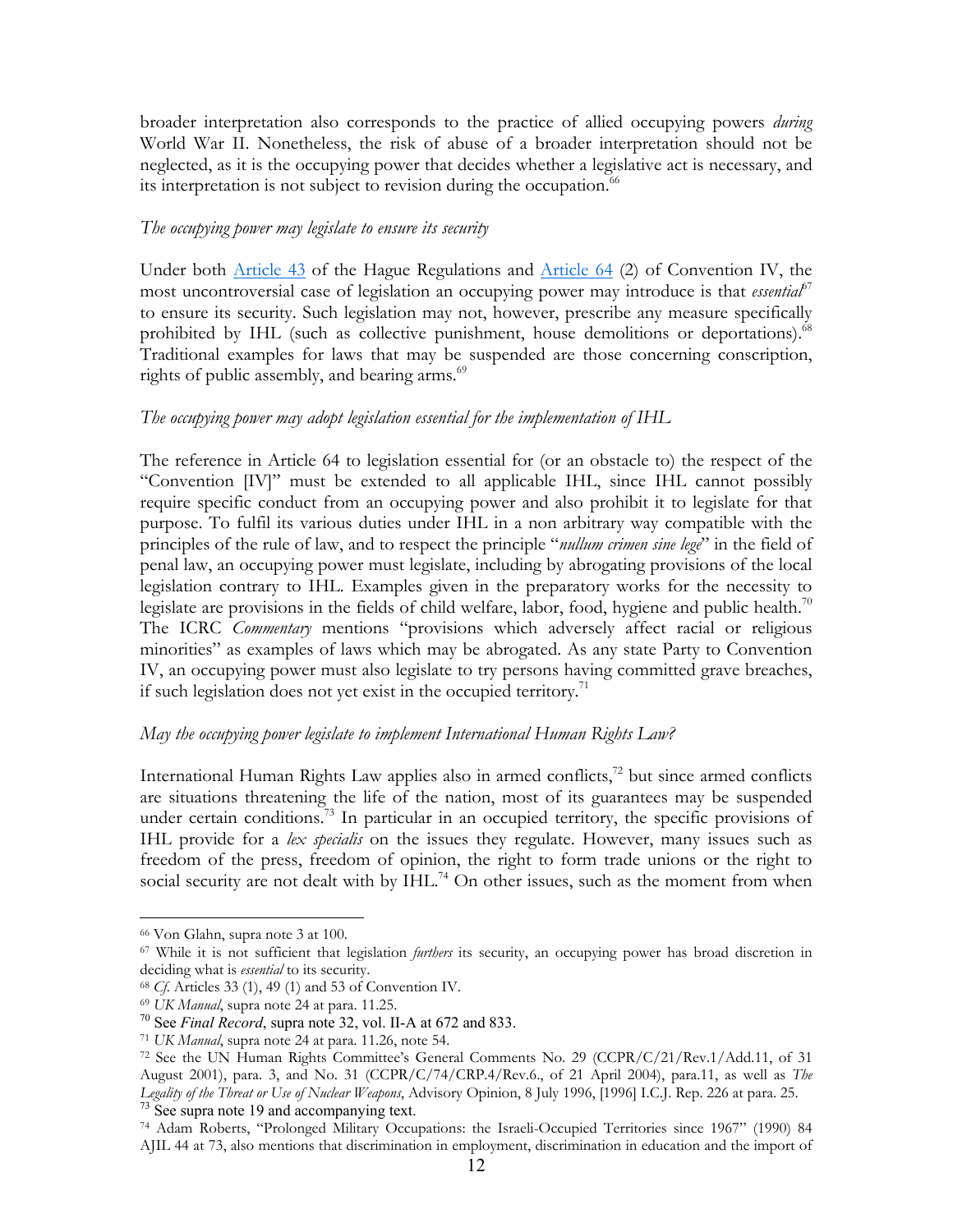an accused must have access to defence counsel, human rights as interpreted by treaty and UN Charter-based mechanisms are more specific. In both cases, human rights standards therefore apply, but in the former case they may be subject to derogations.

Although some current occupying powers seem to deny it,<sup>75</sup> UN practice and judicial decisions clearly indicate that International Human Rights Law binds an occupying power with respect to the population of an occupied territory.<sup>76</sup> The occupying power therefore has an obligation to abolish legislation and institutions, which contravene international human rights standards. While it may derogate from certain provisions due to a situation of emergency, it is certainly not obliged to do so and may therefore change any legislation contrary to the full guarantees of International Human Rights Law.

That IHL does not mention this additional exception to the continuing applicability of local legislation can be easily explained by the fact that when the Hague Regulations were adopted in 1907, International Human Rights Law did not yet exist, and in 1949, when Convention IV was drafted, it was just born.<sup>77</sup> Today, an occupying power has a strong argument that it is "absolutely prevented" from applying local legislation contrary to international law.

Human rights, e.g., the right to a fair trial, women's rights, and in particular social and economic rights often require the state to take positive (including legislative) action. Thus, one may even go so far as to allow the occupying power to adopt new, additional laws that are genuinely necessary to protect International Human Rights Law. However, that body of law often provides only a framework and leaves the State great latitude on how to implement it. As long as local legislation falls within this latitude, an occupying power may certainly not replace it. As the ICRC *Commentary* emphasizes, occupying authorities may not change local legislation "merely to make it accord with their own legal conceptions,"<sup>78</sup> including where those conceptions are also perfectly compatible with international human rights standards.

A difficult question arises when local legislation is clearly contrary to (or insufficient under) human rights standards. May an occupying power then be authorized to exercise (provisionally) the latitude granted to states on how they implement International Human Rights Law? In my view, while such exercise of discretion is contrary to the right to selfdetermination and to the principle that legislation must be based upon the will of the

educational materials […] are addressed in considerable detail in certain human rights agreements, and are not so addressed in the law on occupations. In respect of such issues, the application of international human rights standards is highly desirable".

<span id="page-13-0"></span><sup>&</sup>lt;sup>75</sup> See for Israel Roberts, ibid, at 71-72. The Coalition Provisional Authority Administrator in Iraq, Ambassador Paul Bremer is reported to have stated in a letter to Amnesty International that "the only relevant standard applicable to the Coalition's detention practices is the Fourth Geneva Convention of 1949", see Amnesty International, *Iraq: Memorandum on concerns related to legislation introduced by the Coalition Provisional Authority*, 4 December 2003, (MDE 14/176/2003), http://web.amnesty.org/library/Index/ENGMDE141762003?open&of=ENG-IRQ.

<span id="page-13-1"></span><sup>76</sup> See references in Walter Kälin, *Report on the situation of human rights in Kuwait under Iraqi Occupation*, UN Doc. E/CN.4/1992/26, 16 January 1992, paras 50-59; *Concluding Observations of the Human Rights Committee: Israel. 18/08/98*, UN Doc. CCPR/C/79/Add.93, para. 10; *Loizidou* v*. Turkey,* and *Cyprus* v*. Turkey,* supra note 52; General Comment No. 31 of the UN Human Rights Committee (*cf*. supra note 72), para. 10; *UK Manual*, supra note 24 at para. 11.19.

<span id="page-13-2"></span><sup>77</sup> In 1949, a proposal by the Mexican Delegation to the effect that local legislation could only be modified by the occupier if it violated the "Universal Declaration of the Rights of Man" was rejected (see *Final Record*, supra note 32, vol. IIA at 671).

<span id="page-13-3"></span><sup>78</sup> Pictet*,* supra note 28 at 336.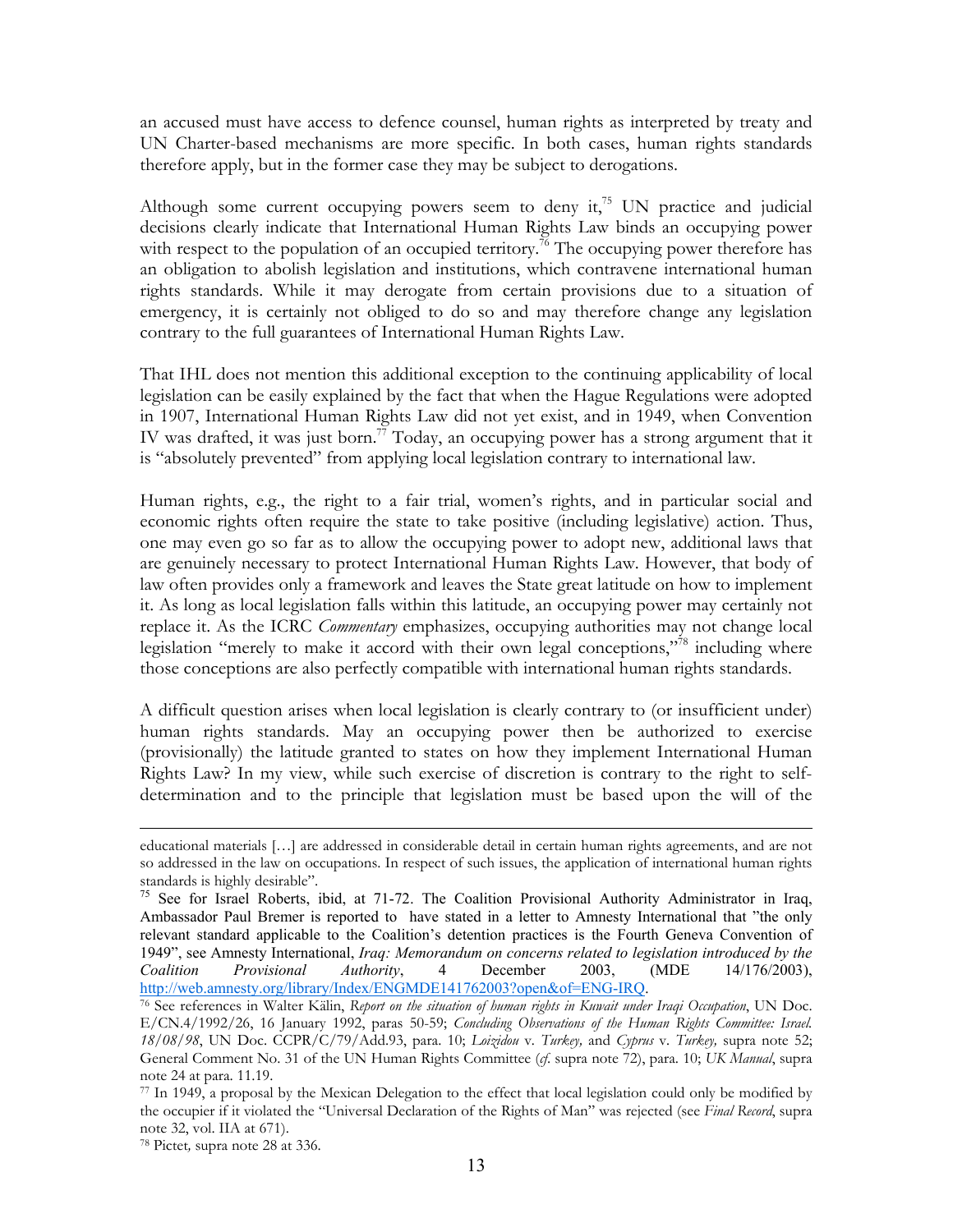people, $^{79}$  it is inherent in the situation of occupation and must therefore be accepted until the local people can exercise their right to self-determination. An occupying power must however take into account, while exercising such discretion, that it is not the sovereign, may introduce only as many changes as absolutely necessary under its human rights obligations and must stay as close as possible to similar local standards and the local cultural, legal and economic traditions.

Consequently, in my view, the proper test cannot be whether a similar law exists in the occupier's own country.<sup>80</sup> If, for example, an Anglo-Saxon power occupies a country of Roman-German penal law tradition, the legislation of which would not offer the necessary guarantees of a fair trial, the former could not introduce an adversarial criminal procedure, but only those changes which make an inquisitorial trial compatible with the right to a fair trial. Similarly, an occupying power with a free labor market could not change the local labor legislation to allow free hiring and firing in order to implement the right to work.

A special problem arises in relation to the right to self-determination of peoples. First, while this is a human right, it applies only to peoples. Not every population of an occupied territory is a people. If part of an existing country is occupied where part of a people lives, it would clearly be incompatible with international law if an occupying power encouraged the "self-determination" of the population of that territory. May an occupying power however take legislative action to further the exercise of the right to self-determination of a genuine people living in an occupied territory? In my view, this right cannot be implemented by an occupying power. It is too closely linked to the wishes of the people as it consists of the people's right to make choices, and the ways in which this right can be satisfied are too manifold.

Some would add that the very fact of occupation is incompatible with the right to selfdetermination. The best way to respect it for an occupying power is not to legislate, but to withdraw. This is however an issue of *jus ad bellum* and this argument cannot be used to deny an occupying power the right to legislate under *jus in bello*. An occupying power confronted with a people in an occupied territory may therefore be considered to be allowed to legislate to create conditions necessary to the exercise by that people of its right to self-determination and abrogate legislation making such an exercise impossible.

# *The occupying power may legislate where necessary to maintain public order*

Beyond the protection of its own security, the protection of the security of the local population is a legitimate aim for legislation by an occupying power. Re-establishing and maintaining order in occupied territories is as much in the interest of the occupying power as in that of the local population. As it must restore and maintain public order, it may also legislate where absolutely necessary for that purpose.

# *May the occupying power legislate to maintain civil life in an occupied territory?*

The most important contribution of an occupying power to civil life in an occupied territory is to maintain the orderly government of the territory. Article  $64$  (2) of Convention IV

<span id="page-14-0"></span><sup>79</sup> *Cf*. Article 21 (3) of the Universal Declaration of Human Rights. 80 As suggested by Dinstein*,* supra note 29 at 113.

<span id="page-14-1"></span>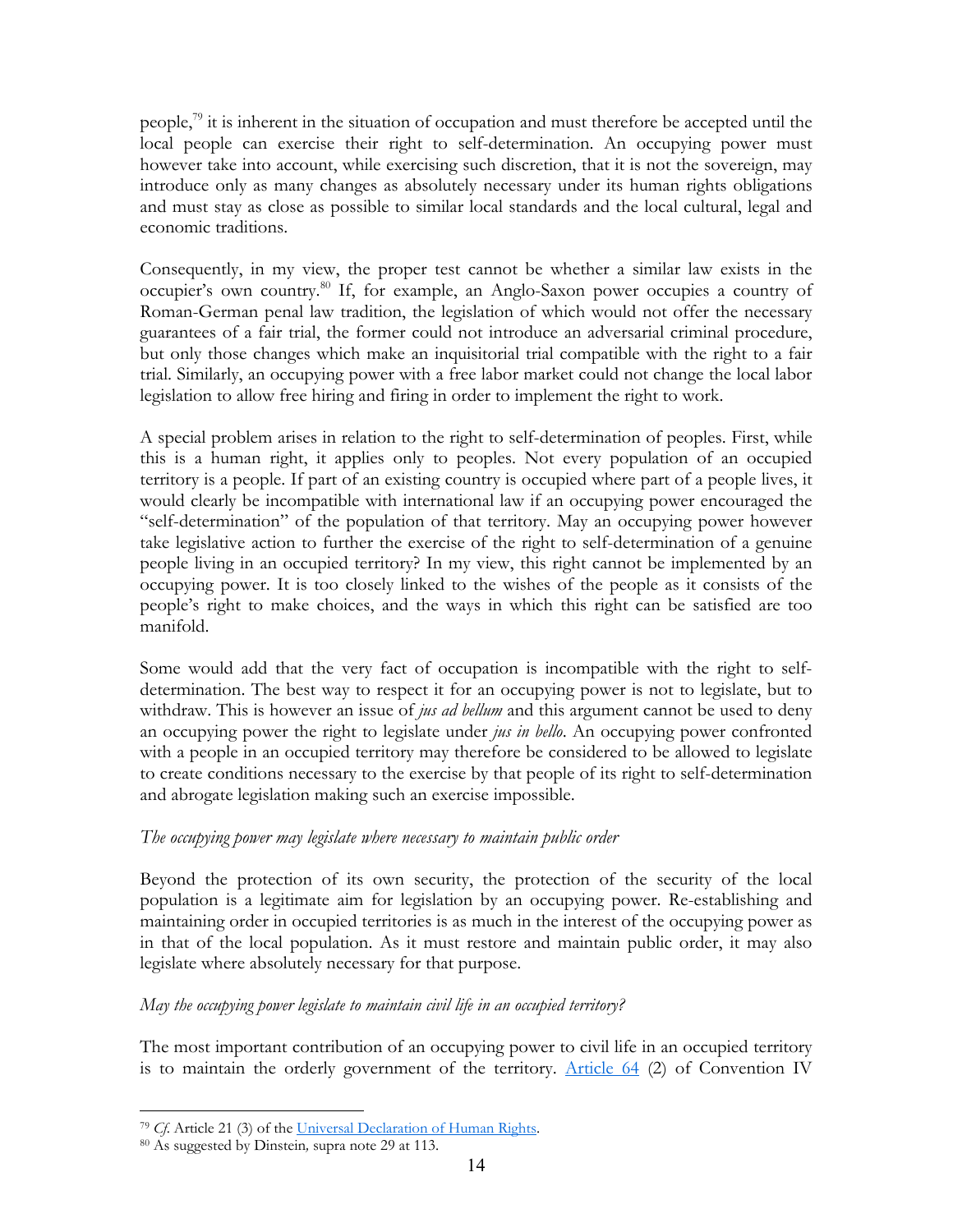explicitly allows it to legislate for that purpose. Beyond that, it must also ensure civil life among the inhabitants of the territory and may legislate for that purpose if the existing legislation or its absence absolutely prevents it from reaching that aim. This includes regulations fixing prices or securing the equitable distribution of food and other commodities, calling up, if necessary, the inhabitants for police duty to assist the regular police in the maintenance of public order, for help with fire fighting or to perform other duties that may be required of citizens for the public good.<sup>81</sup> In practice, aside from the case of legislation contrary to human rights standards already mentioned, legislative action by the occupying power to ensure civil life will mainly be necessary where a failed State is occupied. Here again it must stay as close as possible to similar local standards and the local cultural, legal and economic traditions.

#### *May an occupying power legislate to enhance civil life in an occupied territory?*

Sooner or later, a prolonged military occupation faces the need to adopt legislative measures in order to let the occupied country evolve.<sup>82</sup> The legislative function being a continuous, necessary function of every State on which the evolution of civil life depends, a legislative vacuum created by the disruption of the legitimate sovereign must at a certain point in time be filled by the occupying power.<sup>83</sup> It has been suggested that the exception of Article 43 must be interpreted more extensively the longer an occupation lasts.<sup>84</sup> This is particularly evident for the rules on taxation. Article 48 of the Hague Regulations does not seem to exclude tax increases, especially if "such changes […] have been made desirable […], in the case of an extended occupation, [through] general changes in economic conditions. […] If the occupation lasts through several years the lawful sovereign would, in the normal course of events, have found it necessary to modify tax legislation. A complete disregard of these realities may well interfere with the welfare of the country and ultimately with 'public order and safety' as understood in Article 43".<sup>[85](#page-15-4)</sup>

On the other hand, here, too, the risk of abuse exists. Article 43 was adopted originally under the influence of weaker countries that were more susceptible to occupation and thus wished to oblige likely occupants to take care of the civilian population. However, the tendency of the twentieth century state to become more active in regulating economic and social relations and the practice of occupants during the two World Wars have led to the concern that occupying powers invoke their obligation to restore civil life to justify a broad use of legislative powers, thus reversing the original aim of this norm.<sup>86</sup>

<span id="page-15-0"></span><sup>81</sup> *UK Manual*, supra note 24 at paras 11.16 and 11.25.1. For other examples see reference to various court cases in David, supra note 63 at 507.<br><sup>82</sup> Lerquin, "The German Occupation in Belgium and Article 43 of The Hague Convention of the 18<sup>th</sup> October

<span id="page-15-1"></span><sup>1907&</sup>quot; (1916) 1 International Law Notes at 55.<br><sup>83</sup> Ludwig von Kohler, *The Administration of the Occupied Territories, Vol. I – Belgium*, (Washington DC:

<span id="page-15-2"></span>Carnegie Foundation for International Peace, 1942) at 6, cited in McDougal/Feliciano, supra note 9 at 746, writes that "the life of the occupied country is not to cease or stand still, but is to find continued fulfillment even under the changed conditions resulting from occupation".

<span id="page-15-3"></span>

<span id="page-15-4"></span><sup>&</sup>lt;sup>84</sup> Kolb, supra note 23 at 186.<br><sup>85</sup> Feilchenfeld, supra note 27 at 49. See also Roberts, "Prolonged Military Occupations" supra note 74 at 44.<br><sup>86</sup> Benvenisti, supra note 3 at 9-11. See also McDougal/Feliciano, supra not

<span id="page-15-5"></span>at 172 and Schwarzenberger, supra note 22 at 200-201.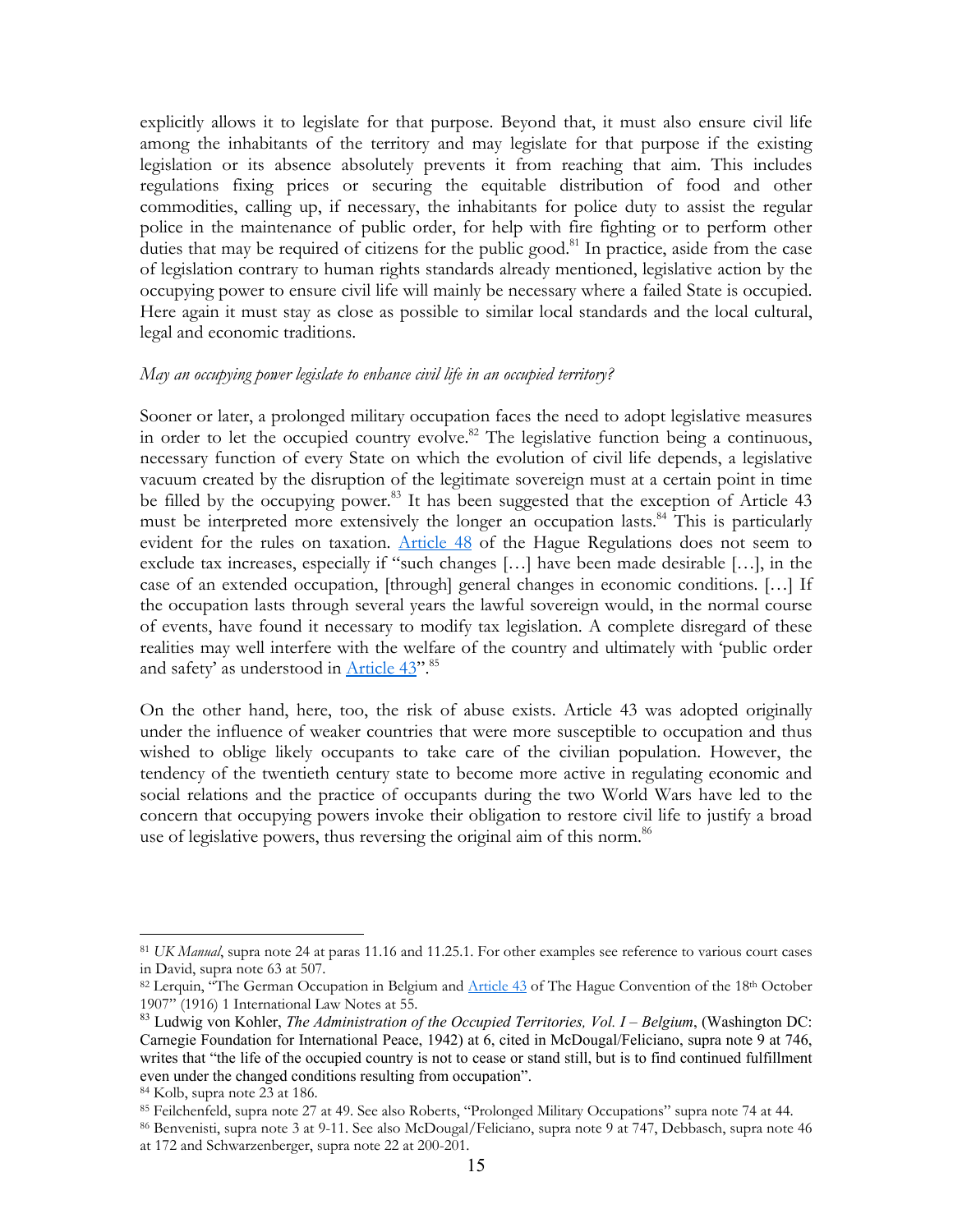*The occupying power may legislate where explicitly authorized to do so by a UN Security Council resolution* 

Even apart from a peace operation, the UN Security Council may mandate or authorize an occupying power to take certain steps to create conditions in which the population of the occupied territory can freely determine its future, live under the rule of law and enjoy the respect of human rights. It may consider that this necessitates the establishment of new local and national institutions and legal, judicial and economic reform. According to the principles of the rule of law — which are essential to any peace-building effort — all this implies the need to adopt legislation which may go further than what can be justified under the exceptions to the principle of Article 43 discussed up to this point.<sup>87</sup> Only Security Council resolutions can justify such fundamental changes and the devolution of wide legislative powers to local authorities remaining under the global control of the (former) occupying power. Some authors go even one step further and claim that the Security Council may end the occupation altogether, not by changing the facts on the ground, but by re-qualifying a belligerent occupation as an international transitional administration.<sup>[88](#page-16-1)</sup>

Assuming that the International Court of Justice was correct when it held that Article 103 of the UN Charter makes not only the UN Charter, but also binding UN Security Council resolutions prevail over any other international obligation,<sup>89</sup> such resolutions authorizing legislative changes in an occupied territory prevail over the restrictions of Article 43 of the Hague Regulations and Article 64 of Convention IV. Many consider that even Security Council resolutions may not derogate from *jus cogens.[90](#page-16-3)* IHL obligations fall under *jus cogens*. [91](#page-16-4) However, it is unclear who could determine that a given Security Council resolution violates *jus cogens*.

In my view, any derogation from IHL by the UN Security Council must be explicit. Its resolutions must be interpreted whenever possible in a manner compatible with IHL. First, as mentioned, even the Security Council must comply with *jus cogens*. Second, the mandate of the Security Council to maintain international peace and security consists of enforcing *jus ad bellum*. Just as a state implementing *jus ad bellum* by using force in self-defence or under UN Security Council authorization has to comply with IHL, it follows that any measure

<span id="page-16-0"></span><sup>&</sup>lt;sup>87</sup> First, the very constitution of new local authorities necessitates changes, which go beyond the simple implementation of political rights under International Human Rights Law. Second, as long as the occupation lasts (on when an occupation ends see supra, notes 50-53 and accompanying text) the conduct of local authorities, even if freely elected (the European Court of Human Rights considered Northern Cyprus to be occupied by Turkey, supra, note 52), will be attributed to the occupying power (see supra note 52) and is therefore subject, under Article 47 of Convention IV, to the same restraints under IHL than conduct of the occupying power. Newly national authorities will however never comply with the limitations of legislative powers discussed up to now.

<span id="page-16-1"></span><sup>88</sup> Vité, supra note 62 at 28.

<span id="page-16-2"></span><sup>89</sup> Order of 14 April 1992 in the Case *Questions of Interpretation and Application of the 1971 Montreal Convention arising from the Aerial Incident at Lockerbie (Libyan Arab Jamahiriya* v. *US)*, [1992] I.C.J. Rep. at 126.

<span id="page-16-3"></span><sup>90</sup> See Separate Opinion Lauterpacht in the *Case concerning Application of the Convention on the Prevention and Punishment of the Crime of Genocide (Bosnia and Herzegovina v. Yugoslavia), Provisional Measures, Order of 13 September 1993*, [1993] I.C.J. Rep. 325 at 440-441, paras. 100-102.

<span id="page-16-4"></span><sup>91</sup> *Report of the ILC,* supra note 49, para. 5 to Article 40, referring to *Nuclear Weapons*, supra note 72 at para. 79. See also *Report of the International Law Commission on the work of its thirty-second session* in *Yearbook of the International Law Commission* 1980, vol. II, Part Two at 46, para. 28, and *The Prosecutor* v*. Zoran Kupreskic and others*, (2000) Case No. IT-95-16-T (ICTY, Trial Chamber, Judgment) at para. 520.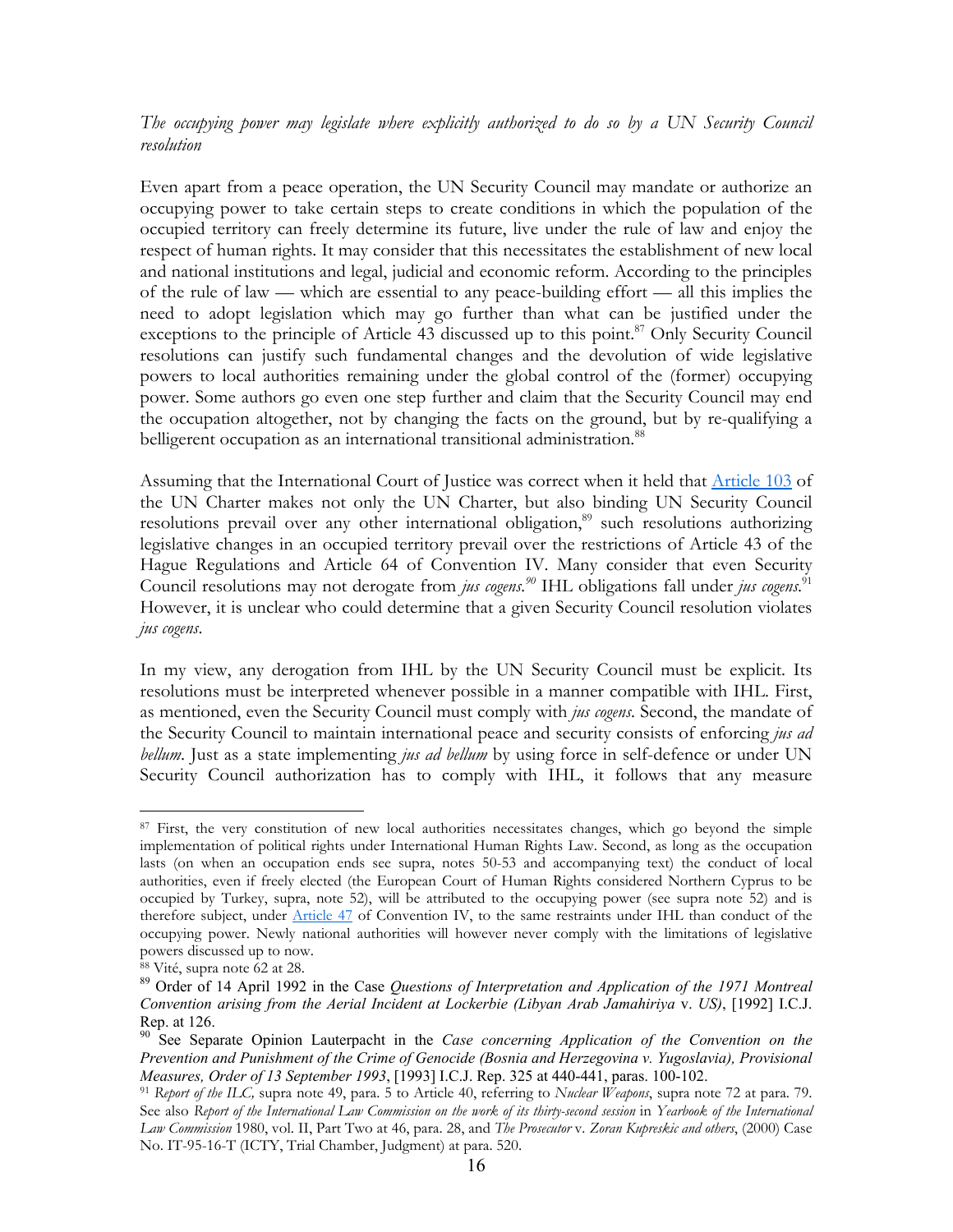authorized by the Council must be implemented in a manner that respects  $IHL$ .<sup>92</sup> A simple encouragement of international efforts to promote legal and judicial reform by an occupying power is certainly too vague to justify an occupying power to legislate beyond what IHL permits.<sup>[93](#page-17-1)</sup>

#### **Application of Article 43 to peace operations**

#### *Applicability of IHL of military occupation to peace operations*

No clear-cut definition of peace operations exists. As the term is not only used for UN run operations, i.e., not only those established by the UN and under its command and control, one might fear that its use depends more on the (claim of) legitimacy and international support for the operation, than on objective criteria. Most often, peace operations are run by international organizations. The latter, and certainly, the United Nations are not party to the treaties, which set out IHL. As for customary IHL, the denial by the UN that it is *de jure* subject to IHL raises some doubts whether the IHL rules that are customary between States are also customary in armed conflicts involving international organizations. Certainly, in practice, all peace operations are carried out by national contingents that are bound by IHL by virtue of the engagement of their sending States. Is that sufficient to make IHL applicable, even if the organization has command and control? Sending states have at least the general international law obligation not to contribute, through their contingents, to violations of IHL and in particular the obligation "to ensure respect for" IHL under Article 1 common to the Geneva Conventions. [94](#page-17-2)

The UN has repeatedly recognized that it is bound by the "principles and spirit" of IHL. While this ostensibly vague commitment may imply a lack of will to be bound to the letter of the law, it may also be interpreted as an expedient way of getting around the fact that some provisions of IHL cannot be applied to the UN since it lacks, e.g., a territory, a penal system, or a population.<sup>95</sup> Finally, where there are gaps in IHL treaties, we may have recourse to the Martens Clause. As Michael Hoffman states, "surely, the dictates of public conscience would

<span id="page-17-0"></span><sup>92</sup> See Theodor Meron, "Prisoners of War, Civilians and Diplomats in the Gulf Crisis" (1991) 85 AJIL 104 at 106.

<span id="page-17-1"></span><sup>&</sup>lt;sup>93</sup> The *UK Manual*, supra note 24 at para. 11.11, footnote 15, claims that such encouragement in UN Security Council Resolution 1483 (2003) concerning occupied Iraq justifies US and UK legislation in this field. In fact para, 8 (i) of that resolution simply "requests the Secretary-General to appoint a Special Representative […] whose independent responsibilities shall involve […], in coordination with the [occupying powers], assisting the people of Iraq through: […] encouraging international efforts to promote legal and judicial reform." Such wording is certainly not sufficient as a Security Council mandate releasing the occupying powers from the restraints mentioned in this paper.

<span id="page-17-2"></span><sup>&</sup>lt;sup>94</sup> See on the whole debate whether IHL applies to UN operations Christopher Greenwood, "International Humanitarian Law and United Nations Military Operations" (1998) 1 *Yearbook of International Humanitarian Law* 3; Claude Emanuelli, *Les actions militaires de l'ONU et le droit international humanitaire* (Montréal: Wilson & Lafleur Ltée, 1995); Claude Emanuelli (ed.), *Les casques bleus: policiers ou combattants?* (Montréal: Wilson & Lafleur Ltée, 1997); Daphna Shraga, "The United Nations as an actor bound by international humanitarian law" in Luigi Condorelli, Anne-Marie La Rosa et Sylvie Scherrer (eds), *Les Nations Unies et le droit international humanitaire, Actes du Colloque international à l'occasion du cinquantième anniversaire des Nations Unies, Genève, 19, 20 et 21 octobre 1995* (Paris: Pedone, 1996) at 317.

<span id="page-17-3"></span><sup>95</sup> David, supra note 63 at 203-204.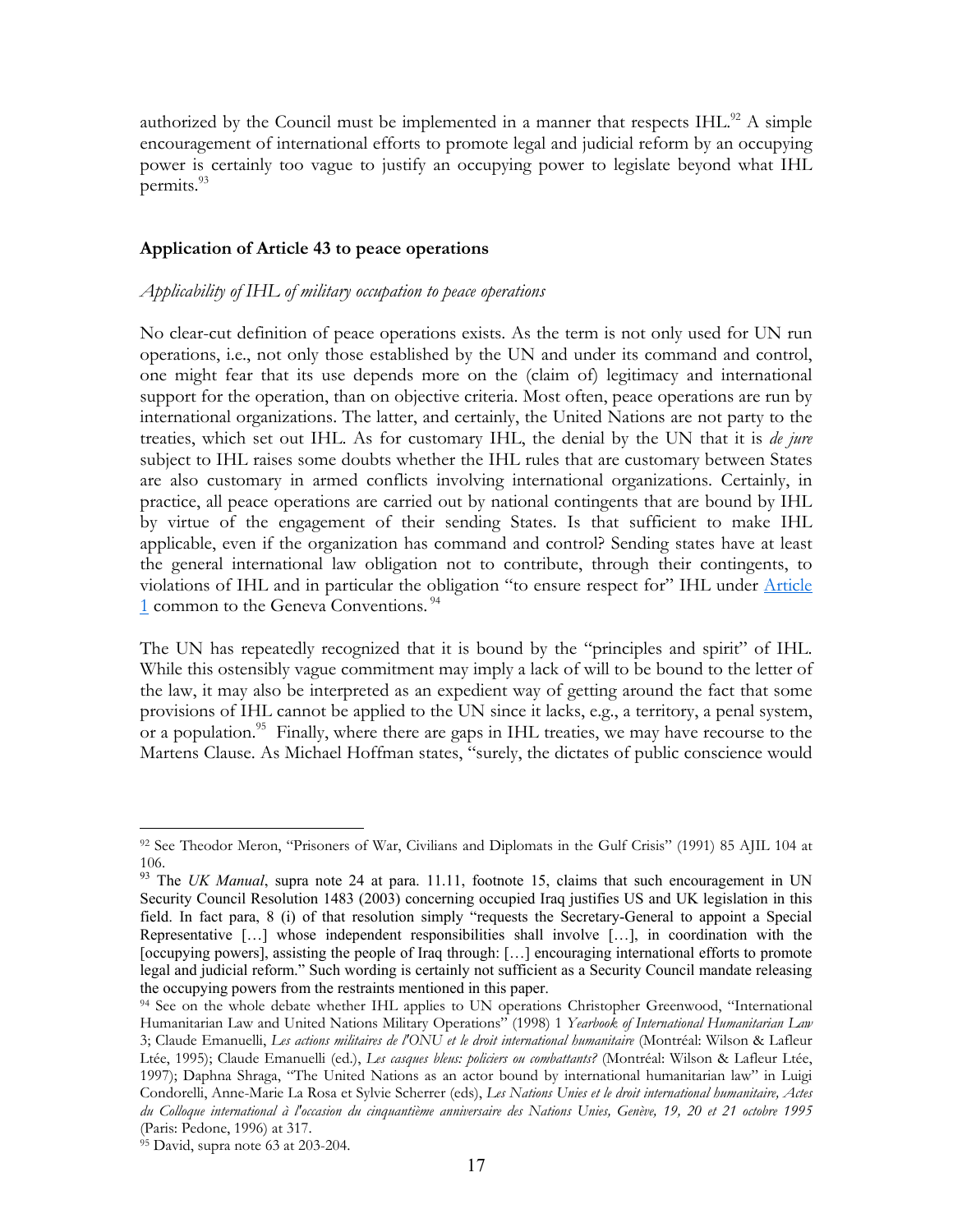<span id="page-18-5"></span>require the fullest possible application of IHL where UN-sponsored forces (or those sponsored by a regional organisation) are engaged in combat or military occupation."<sup>[96](#page-18-0)</sup>

As for the applicability of IHL of military occupation to peace forces, some object to the very possibility that at least UN peace forces could be subject to the obligations of an occupying power. It is significant in this respect that the UN Secretary-General's Bulletin on Observance by United Nations Forces of IHL, which refers to many rules of IHL to be respected by UN forces when engaged as combatants in armed conflicts, does not mention one single rule of IHL of belligerent occupation.<sup>97</sup> Opponents to the applicability of IHL argue that the rights and obligations accruing to occupying powers under IHL flow from the conflict inherent in the relationship between traditional occupying powers and occupied territories and are therefore not relevant to the altruistic nature of a peace operation which is deployed in conformity with the general interest.<sup>98</sup> Furthermore, they argue, as a protective force, peace keepers are accepted — if not welcomed — by the local population, and thus do not require the strictures of IHL. This rather rosy view of relationships between peace keepers and local populations is not always borne out by experience. Moreover, if the local population accepts the peace-keepers, it will only facilitate compliance with the obligations of humanitarian law. Finally, the level of altruism or good intentions of an invader may be difficult to measure and will change according to one's perspective; thus, altruism is not a sound basis for determining whether IHL applies to a given conflict.

Can we draw a bright line between UN peace operations and those carried out by other States or regional organizations claiming their motives are purely altruistic?

Another line of argument simply holds that IHL of belligerent occupation cannot apply to transitional international civil administrations because such administrations proceed, under their Security Council mandate and subsequent practice, to make changes in local legislation and institutions which would not be admissible under IHL of military occupation.<sup>99</sup> This argument however begs the question.

IHL is applicable to a territory occupied during a conflict fought in self-defense or authorized by the UN Security Council. The distinction between *jus ad bellum* and *jus in bello* dictates that the fact that the UN Security Council authorized military intervention has no impact on the applicability of IHL to the conflict. The laws of occupation, as part of *jus in bello*, apply whether that occupation is brought about by a legal or an illegal use of force. In my view this must necessarily also be the case if an international administration results from a peace-enforcement operation[.100](#page-18-4) The same must *a fortiori* be true if the conflict itself was not authorized, but the resulting occupation is authorized explicitly by the UN Security Council or if the latter does so implicitly by mandating the occupying power with certain peace-building tasks. $^{101}$  $^{101}$  $^{101}$ 

<span id="page-18-0"></span><sup>96</sup> Michael Hoffman, "Peace-enforcement actions and humanitarian law: Emerging rules for 'Interventional Armed Conflict"' (2000) 837 Int'l Rev. Red Cross 193 at 202.<br><sup>97</sup> UN Doc. ST/SGB/1999/13 of 6 August 1999, also reproduced in Sassòli/Bouvier, supra note 7 at 460.<br><sup>98</sup> Shraga, supra note 94 at 328; Vité, supra note 62 at

<span id="page-18-1"></span>

<span id="page-18-2"></span>

<span id="page-18-3"></span>

<span id="page-18-4"></span>

<sup>&</sup>lt;sup>100</sup> Apparently *contra* Kolb et al., supra note 62 at 112.<br><sup>101</sup> In Resolution 1483 (2003), the Security Council acknowledged the status of the Coalition as occupiers and reminded them of their obligations under international humanitarian law. At the same time, this Resolution is perceived as authorizing the occupation of Iraq by the US and U.K. and other members of the Coalition and it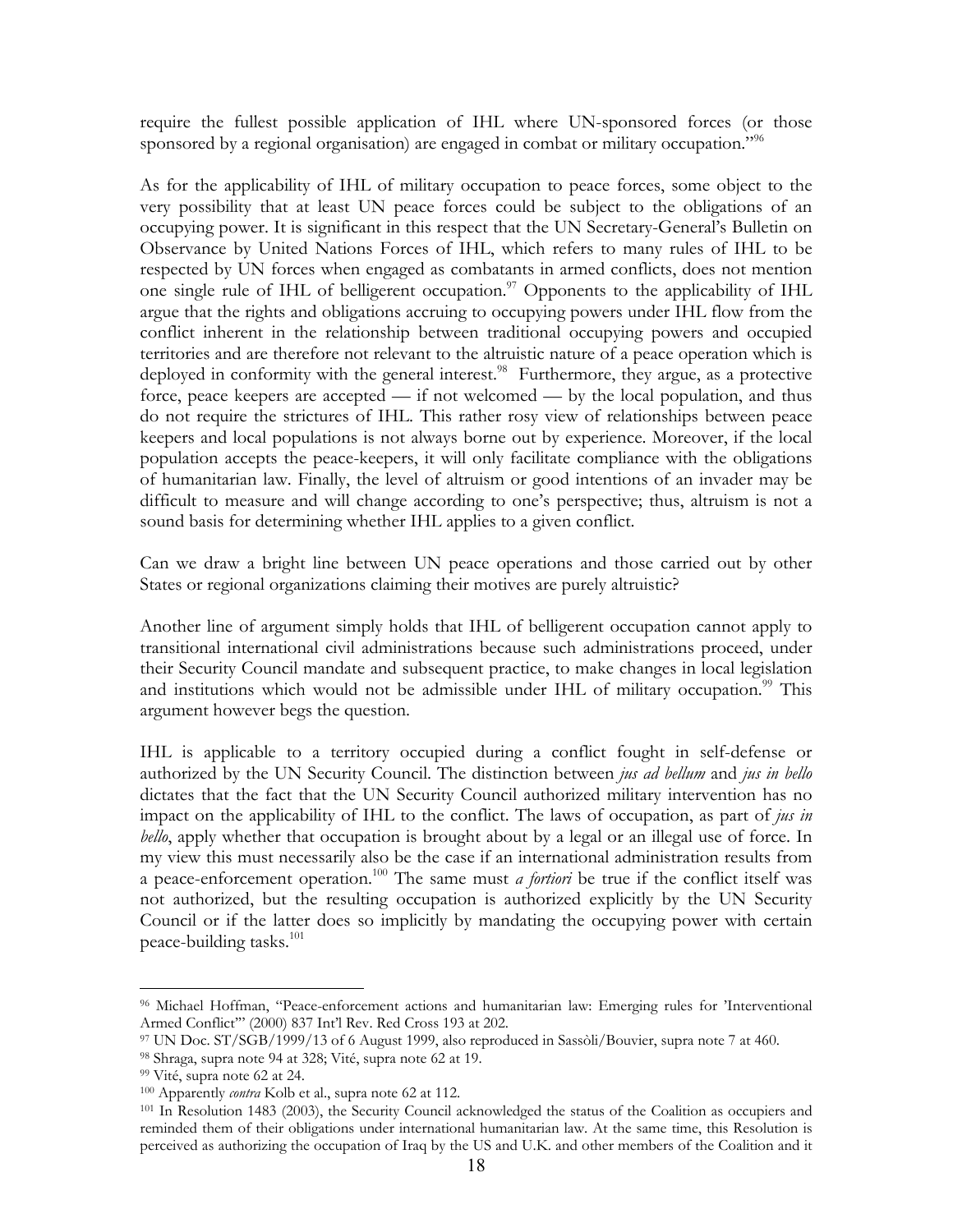Some authors therefore consider that when the UN or a regional organization enjoys "the effective control of power […] over a territory to which that power has no sovereign title, without the volition of the sovereign of that territory," it is an occupying force.<sup>102</sup> Others write that when UN forces find themselves in belligerent occupation, most or all customary or conventional laws of war would apply[.103](#page-19-1) Those who oppose the applicability of IHL of military occupation to UN peace operations do so based on the aforementioned dogmatic view of the nature of the operation, which in my view disregards reality and introduces a *jus ad bellum* argument into the discussion of whether *jus in bello* applies.<sup>104</sup>

In my view, in terms of peace operations and an occupation authorised by the Security Council, the question turns — as for the qualification of any other foreign military presence — on the issue of whether the sovereign of the territory on which peace operations (whether civil or military) are deployed consents to that deployment or not. The mere fact that an occupation has been authorized by the Security Council as part of a peace operation has no effect on the applicability of IHL to that occupation.<sup>105</sup> It is accepted widely that IHL does not apply to peace-keeping forces where the sovereign/host government has consented to the deployment of troops on its territory. Consent excludes the possibility of the occupation being described as "belligerent". IHL is not applicable if and for as long as the peace operation enjoys the consent of the State on the territory on which it is deployed.<sup>106</sup> If the consent vanishes, according to some authors, IHL could subsequently become applicable,<sup>[107](#page-19-5)</sup> although one may doubt whether the simple disappearance of the legal basis for a foreign military presence makes the law of armed conflicts applicable.

Accordingly, IHL is not applicable to the international territorial administrations in place in Kosovo and East Timor for the simple reason that the States concerned consented to the presence of foreign troops and administrators on the relevant territories.<sup>108</sup> Nonetheless, an international administration put in place without the consent of the sovereign would trigger the application of IHL to that administration.

Some would argue that the reason IHL does not apply to the international administrations in Kosovo and East Timor is that Security Council resolutions mandating those missions

is claimed to transfer some peace-building tasks to the occupying powers or to accept at least that the occupying powers perform such tasks. 102 Benvenisti*,* supra note 3 at 3. Emphasis added. Hoffman, supra note 96 at 3 and 4; Bertrand Levrat, "Le

<span id="page-19-0"></span>droit international humanitaire au Timor oriental: entre théorie et pratique" (2001) 841 Int'l Rev. Red Cross at 95-96; John Cerone, "Minding the Gap: Outlining KFOR Accountability in Post-Conflict Kosovo" (2001) 12 EJIL 469 at 483-485.

<span id="page-19-1"></span><sup>103</sup>Roberts, "What is Military Occupation" supra note 46 at 291, citing Derek Bowett, *United Nations Forces: a legal study of United Nations Practice* (London: Stevens and Sons, 1964); Benvenisti supra note 3 at 3. Kolb, supra note 23 at 75, points out that this is controversial.

<span id="page-19-2"></span><sup>104</sup> Vité, supra note 62 at 27, replies that the Security Council does not derogate from IHL but creates a situation to which IHL on its own terms does not apply.

<span id="page-19-3"></span>

<span id="page-19-4"></span>

<span id="page-19-6"></span><span id="page-19-5"></span>

<sup>&</sup>lt;sup>105</sup> Contra Vité, supra note 62 at 20-21.<br><sup>106</sup> Roberts, "What is Military Occupation", supra note 46 at 291.<br><sup>107</sup> Ibid.; Vité, supra note 62 at 21.<br><sup>108</sup> Michael Kelly, Timothy McCormack, Paul Muggleton and Bruce Oswald involvement in the International Force for East Timor" (2001) 841 Int'l Rev. Red Cross 101 at 115; Marco Sassòli, "Droit international pénal et droit pénal interne : le cas des territoires se trouvant sous administration internationale" in Marc Henzelin and Robert Roth, *Le Droit Pénal à l'épreuve de l'internationalisation* (Bruxelles: Bruylant 2002) at 144.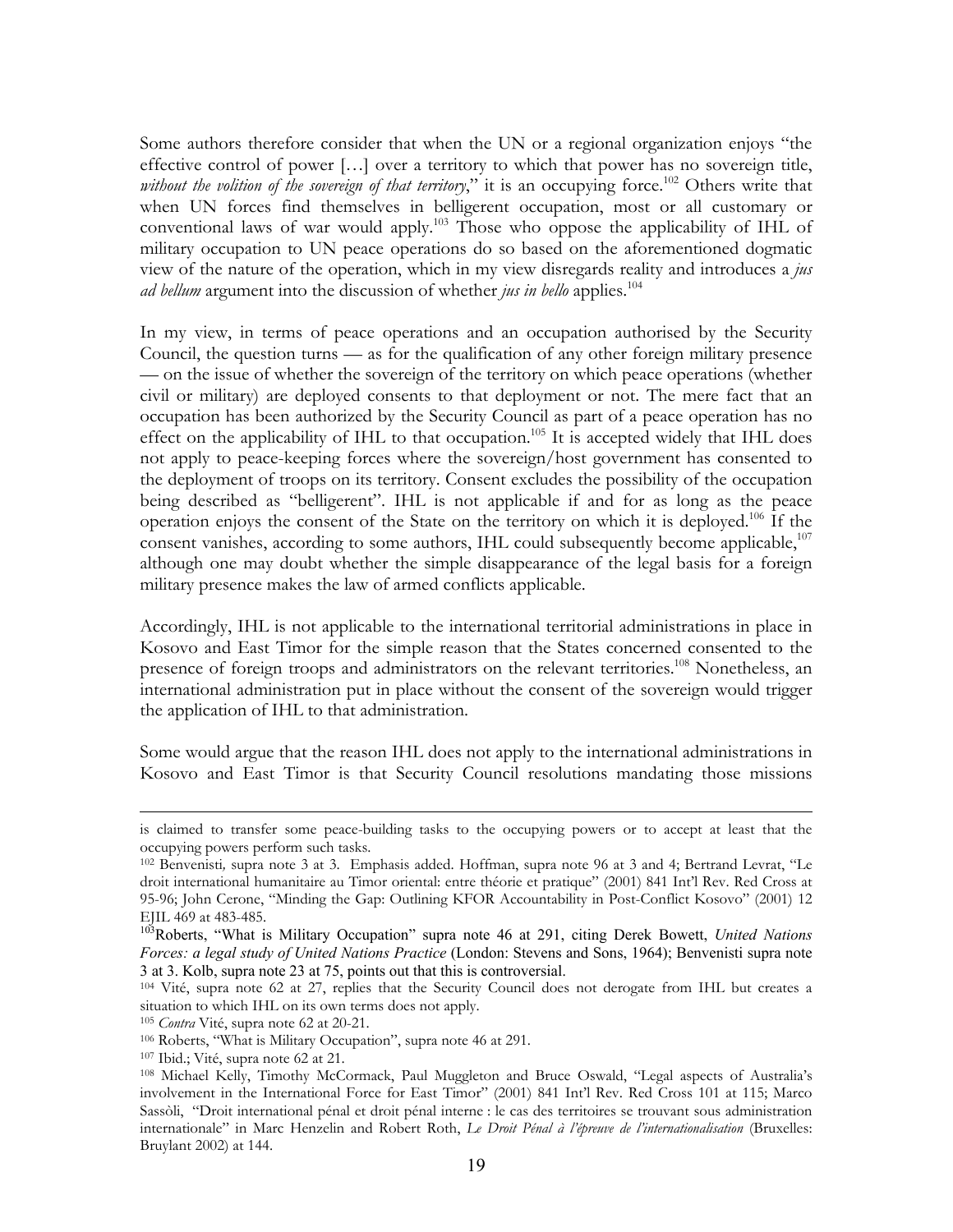change the very nature of the latter, regardless of the consent of the host government to that resolution.<sup>109</sup> They protest that sovereigns of some territories occupied by UN forces in a peace operation may not consent to the operation (whereas others would) which means that we would treat differently situations which demand on their facts to be treated identically, notably from the point of view of protection of civilians.<sup>110</sup> However, in the Westphalian system, the consent of a state is a factor, which carries significant legal consequences. The expediency and/or appropriateness of treating like situations alike are no reason to depart from this general principle.

Finally, if one considers that IHL applies to peace operations according to its normal application thresholds, it should also apply to an international military presence meeting no armed resistance from the territorial sovereign (e.g., in an environment of State collapse). Australia considered that IHL of military occupation applied *de jure* to its UN operation in Somalia.<sup>111</sup> Common Article 2 of the Geneva Conventions provides that the Conventions "shall also apply to all cases of partial or total occupation of the territory of a High Contracting Party, even if the said occupation meets with no armed resistance." Under this line of argument, there can be little doubt that IHL is applicable to a UN authorized military occupation not based on consent, even if the latter meets no armed resistance.

What is more doubtful is whether the law of military occupation also applies to UN run peace (keeping) forces, meeting no armed resistance, if the latter or a UN civil administration effectively runs the territory. While legal logic leads to an affirmative answer, most would object that Art. 2 (2) is an exception clause applying IHL beyond armed conflicts, which must be limited to situations where the foreign military presence is that of another state and not that of the international community organized through the UN to which the nonconsenting sovereign has indirectly consented through its UN membership. It would be even more difficult to argue that an international civil administration not made up of — nor effectively imposed by — military forces could be *de jure* subject to IHL of military occupation. Article 2 (2) does not cover every international *de facto* presence not meeting the consent of the sovereign, but only belligerent, i.e., military presences not meeting armed resistance, the difference being that a military occupier could have overcome armed resistance if it had existed, while a civilian presence could not have done so.

#### *Particularities in applying Article 43 to peace operations subject to IHL*

Several issues arise as to the application of IHL when the UN is involved in a peace operation to which IHL applies. Particularly, as alluded to in the discussion on exceptions to the prohibition to legislate, the Security Council mandate may entail significant derogations from the general principle that local legislation should be left in force. Some authors go as far as to consider that IHL only applies "unless and until the Security Council used its Chapter VII powers to impose a different regime"[.112](#page-20-3) They can base their argument upon Article  $103$  of the UN Charter.<sup>113</sup> Unfortunately, from the point of view of IHL, this construction implies again the introduction of a criterion of *jus ad bellum* — the legitimacy

<span id="page-20-0"></span><sup>109</sup> As mentioned supra note 104, Vité is on this line. See also Hoffman, supra note 96 for a discussion of his theory that a new category of "interventional armed conflict" has evolved.<br><sup>110</sup> Vité, supra note 62 at 23.<br><sup>111</sup> Michael J. Kelly, *Restoring and Maintaining Order in Complex Peace Operations* (The Hague: Kluwer, 1999) at

<span id="page-20-1"></span>

<span id="page-20-2"></span>

<span id="page-20-3"></span>

<span id="page-20-4"></span>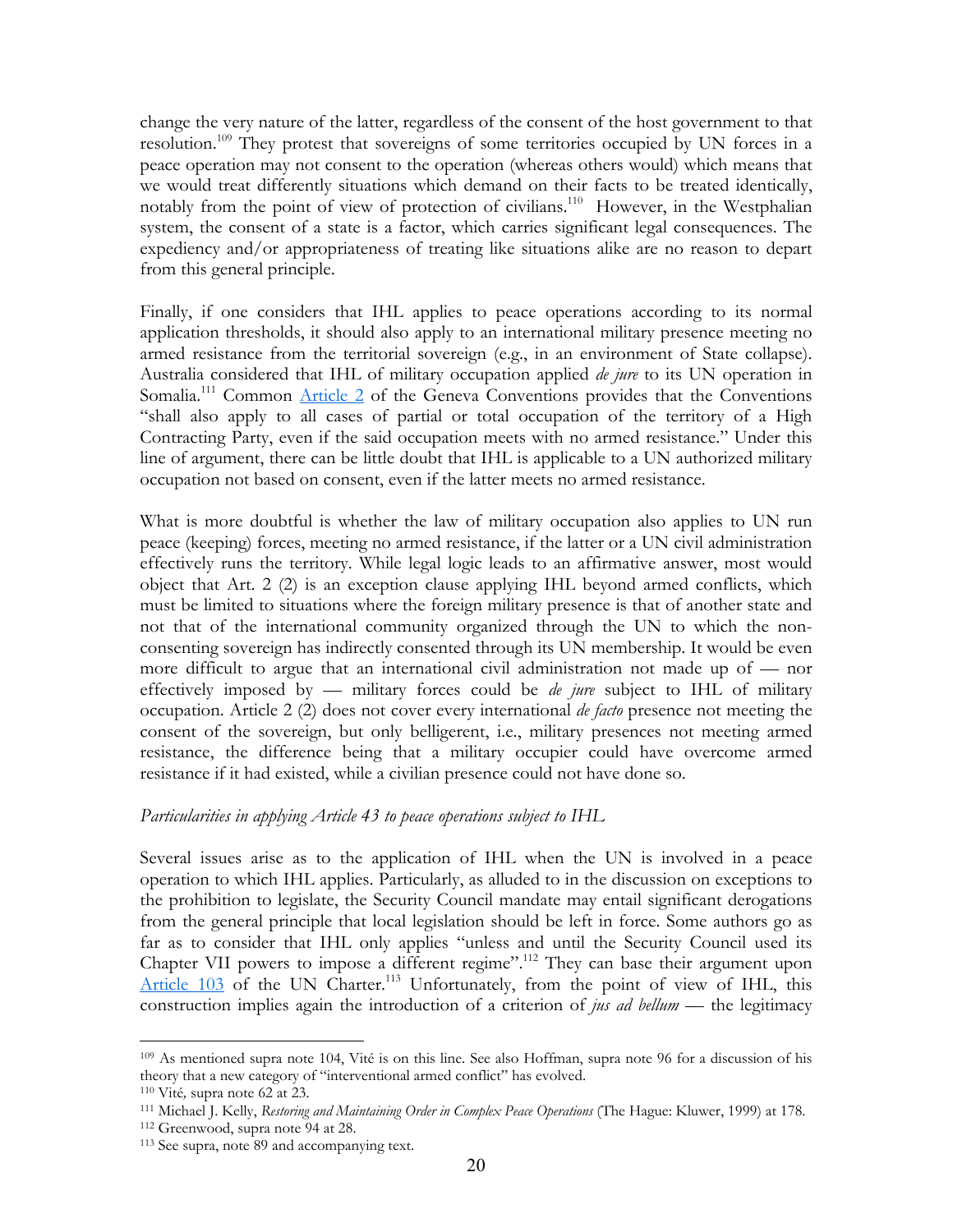furnished by the Security Council — in the solution of a problem of *jus in bello*. Such a mixture is always delicate. Formally, one could not object to a Security Council resolution even ending an occupation altogether, not by changing the facts on the ground, but by requalifying a belligerent occupation as international transitional administration.<sup>114</sup> A conclusion such as this, which is contrary to the very core idea that the applicability of IHL depends on the facts and not on legal qualifications, should only be drawn if such intent is made very explicit by the Security Council.

Another suggestion would be to apply the specific rules of IHL regarding occupation only when the peace forces have effective control over territory, while the rules of IHL regarding the conduct of hostilities and detention would apply as soon as the forces are involved in combat, arrests, or detention. The problem with this suggestion is that Convention IV contains no section on arrest and detention other than provisions applicable on a party's own territory<sup>115</sup> and provisions applicable in occupied territory.<sup>116</sup>

Many issues regarding an extended derogation have been outlined above. In particular, we should recall that even if peace operation occupiers limited themselves to constituting and training local authorities and allowing those local authorities to create and adopt legislation for new institutions, they will have difficulties complying with Article  $43<sup>117</sup>$  IHL is reticent towards institutional or legislative changes introduced into the political, economic, or educational systems or into the government by an occupant. Such reluctance may be overcome by a Security Council resolution if changes going beyond those permitted by Article 43 are considered indispensable for peace-building purposes, but such authorization must be explicit in the Security Council resolution. A peace operation occupier in those conditions should interpret the mandate in a manner compatible with IHL whenever possible. $^{118}$ 

# *Utility of applying IHL by analogy to an international territorial administration in peace operations even if IHL is not applicable*

Even if IHL is not applicable formally to international civil administrations by virtue of the consent by the sovereign concerned to the mission or for other reasons outlined above, IHL of military occupation provides practical solutions to many problems confronted by a civil or military administration.<sup>119</sup> It offers a normative framework adequate for the maintenance of civil life and public order which has, first, the advantage of being accepted by all states independently of the legitimacy of the international presence on a territory. Second, that framework is pre-existing, which facilitates its immediate application when an international administration starts and avoids *à la carte* solutions adopted by the international presence, which are arbitrary (because not ruled by a normative framework) or at least perceived as arbitrary. Third, that framework also applies independently of the legitimacy of the presence

<span id="page-21-0"></span>

<span id="page-21-1"></span>

<span id="page-21-2"></span>

<span id="page-21-3"></span>

<span id="page-21-5"></span><span id="page-21-4"></span>

<sup>&</sup>lt;sup>114</sup> Vité, supra note 62 at 27.<br>
<sup>115</sup> See Sections II, I, and IV of Part II of Convention IV.<br>
<sup>116</sup> See ibid., Sections III, I and IV.<br>
<sup>117</sup> See supra notes 49-53 and accompanying text.<br>
<sup>118</sup> See supra notes 92 and 93 supra note 108 at 115; David, supra note 63 at 501; UN Department of Peace-Keeping Operations, Lessons-Learned Unit, *Comprehensive Report on Lessons-Learned from the United Nations Operation in Somalia,* April 1992- March 1995 (Sweden, 1995) para 57, www.un.org/Depts/dpko/lessons/UNOSOM.pdf..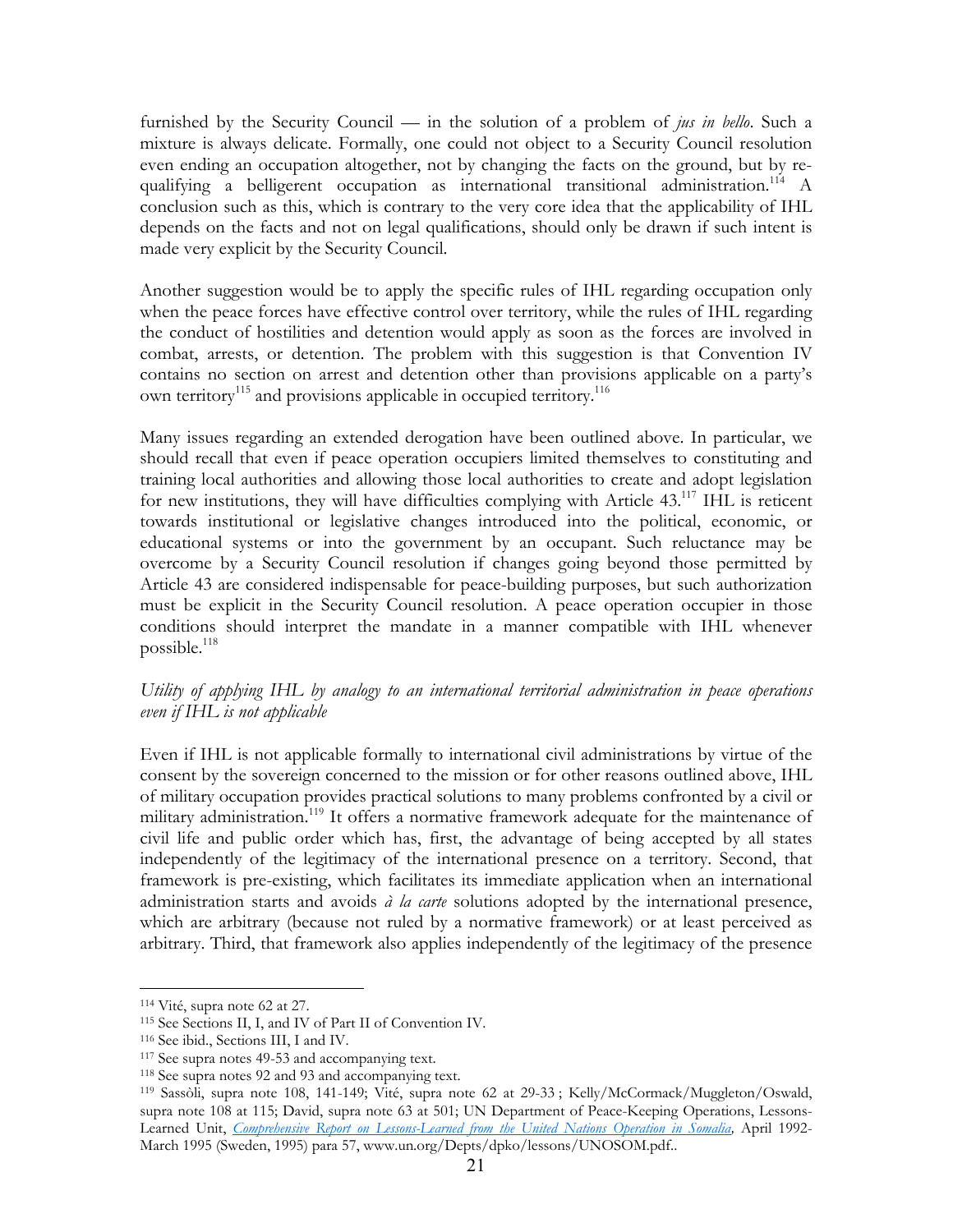of the former sovereign and of the feelings of the local population.<sup>120</sup> Fourth, all armed forces and their military lawyers are familiar with the framework since they must comply with it in case of armed conflict.

Many principles of IHL of belligerent occupation, such as the right of the local population to continue life as normally as possible $121$  and the right for the international presence to protect their security, seem appropriate, as does the obligation to restore and maintain public order and civil life in the territory. As seen above, IHL offers answers to some of the main legal questions for administrators of territory under civil transitional administration who have the responsibility of restoring public order and civil life: on what legal basis may they arrest, detain and punish persons threatening public order? When may they change local legislation? IHL grants to the occupying power the right to have recourse to administrative detention. For imperative reasons of security it can intern protected persons even without accusing them of a crime, provided that certain safeguards are respected.<sup>122</sup>

IHL also provides a helpful separation with respect to penal law between fields covered by new legislation and applied by a new (at least provisionally international) justice system and those that are governed by local legislation enforced by the local justice system. Under IHL, foreign personnel apply the legislation they create and do not interfere with the handling of individual cases by the local justice system. In a territory under international administration, we can distinguish between criminal cases which go to the heart of the objectives of the international presence and those which relate to local law. The first could be decided by the international administration's own tribunals, which would apply the law and procedure that have been established by the administration. All other affairs would be left to the competence of local justice institutions, even if personnel must first be trained.

While awaiting the development of competent local institutions, persons suspected of serious crimes against local law could be held under administrative detention. This would be justified by imperative reasons of security, because security would be threatened by a failure to respond to such acts as well as the acts of vengeance, which flow from that failure. From a humanitarian perspective, provisional administrative detention is sometimes preferable to condemnation or acquittal by a biased tribunal in an irregular procedure.<sup>123</sup> This solution would also avoid having foreign judges study, interpret and apply law that they do not know, and, equally as important, would avoid having international administrators modifying laws for simple reasons of convenience. Given the ideals of judicial independence and the rule of law which must be transmitted to the local population, it is preferable that there be a separation between the areas of competence of the international administration and those of the local administration-in-training. Through the administration period, more and more areas can be successively given back to the local justice system.<sup>124</sup>

There may be some limits to the analogy, however. First, with regard to the purpose of the administration, the international civil administration may have been instituted precisely to

<span id="page-22-0"></span><sup>120</sup> Sassòli, supra note 108 at 145. Kelly, supra note 111 at 311, and Vité, supra note 62 at 29-30, support this line of arguments.

<span id="page-22-1"></span><sup>121</sup> This is what Jean Pictet, *Principes du droit international humanitaire* (Geneva: ICRC, 1966) at 50, calls the principle of normality.<br><sup>122</sup> See Article 78 of Convention IV.

<span id="page-22-2"></span>

<span id="page-22-3"></span><sup>&</sup>lt;sup>123</sup> Sassòli, supra note 108 at 146.<br><sup>124</sup> Ibid., at 147.

<span id="page-22-4"></span>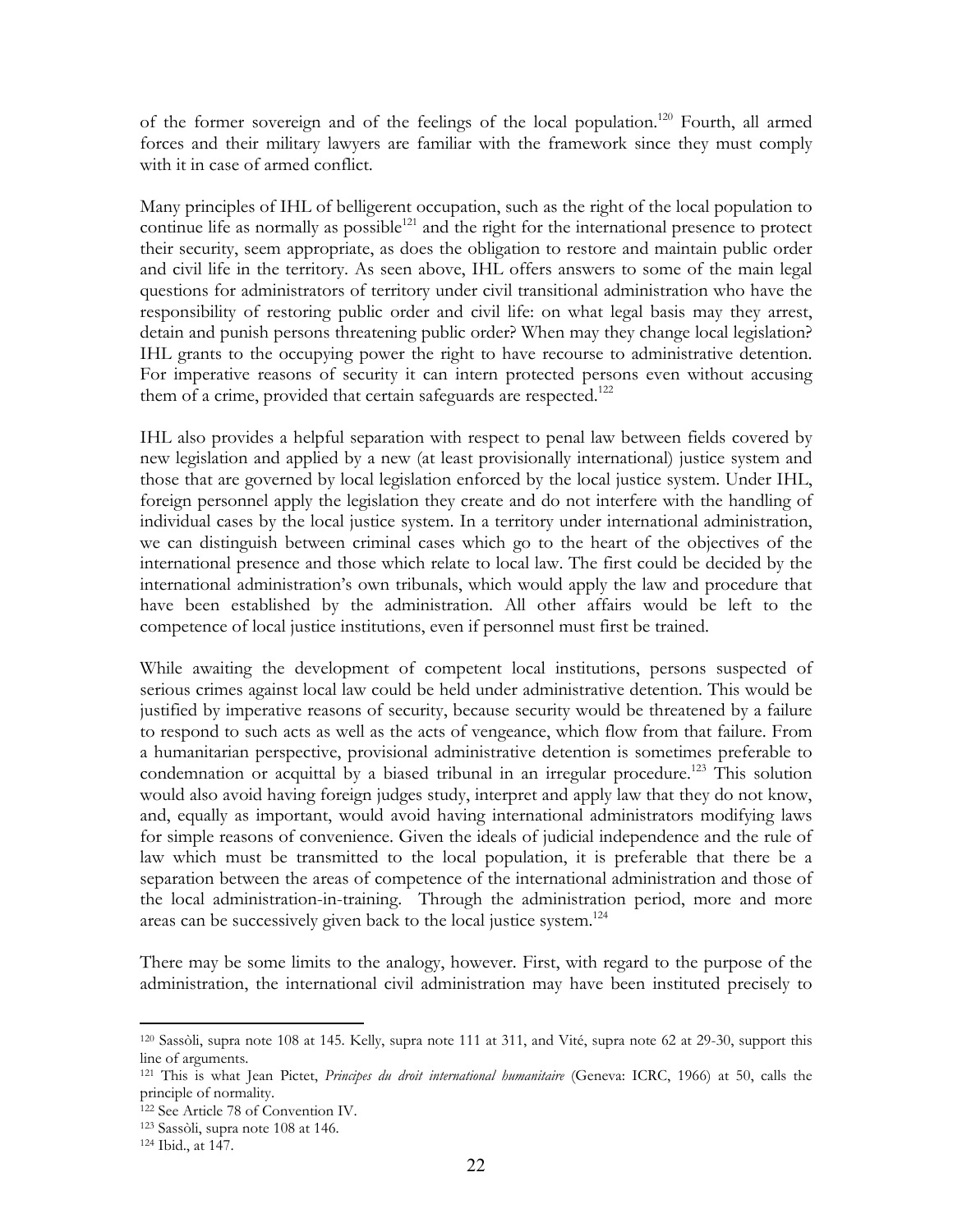prepare the passage of the territory to the sovereignty of the local population or to another State. This can also be the objective of a military occupation. Many territories changed rulers or attained independence following a military occupation. Admittedly, however, there is a significant distinction between situations for which IHL relating to military occupation was created and those relating to territories under international administration. In the first situation, protection of the local population consists in particular of a guarantee of the greatest possible continuity from the situation prior to occupation. The law of occupation proceeds from the idea that the foreign presence is established against the will of the population or at least independently of this will. A civil international administration, on the other hand, is often instituted in conformity with the will of the local population and, more importantly, to change the prior situation. This distinction does not seem to be taken into account in the rules of IHL. However, the population of a territory placed under administration no longer needs to be protected from the previous competent authorities, but against the new authorities. Independence, autonomy, or the introduction of social, legal or economic changes cannot be achieved during the transitional period. During this period, it would not be shocking to apply, as a matter of principle and subject to the many exceptions mentioned above, prior laws not incompatible with the objectives of the transitional administration.

Some authors suggest that only the humanitarian rules of IHL apply to international civil administrations, not those fixing the attributes of the occupying power.<sup>125</sup> In my view protection of war victims and rights of the occupying power are two sides of the same coin. All rules of IHL are humanitarian. Occupying powers have tried to argue the same distinction between humanitarian and other rules of IHL.<sup>126</sup> This distinction was not accepted by other States and has resulted in abuses.

Some of the problems of applying IHL to peace operations have been addressed above in the section dealing with the authorization of the Security Council to legislate. With respect to international civil administrations, appropriate derogations from IHL become even fuzzier and harder to discern. Such derogations may be implicit in the nature of the operation, explicitly mandated by the Security Council, and/or more easily be assumed to be implicit in the Security Council mandate. Indeed, where IHL applies *de jure*, the argument was that the Security Council could not easily be considered to want to deviate from the applicable legal regime. Here, the latter is not applicable, but simply provides solutions for problems not governed by any applicable pre-existing legal regime. The Security Council may therefore much more easily be assumed to want to deviate from it. In international civil administrations to which IHL does not apply, the administrators may enjoy more latitude with respect to derogations implicit in the Security Council resolution and in the nature of the operation.

Conversely, some may wish that, when setting up an international civil administration, the Security Council determines explicitly that IHL of belligerent occupation applies subsidiarily as long as new legislation is not adopted by the administration.<sup>127</sup> In my view this is not very realistic and as far as Article 43 of the Hague Regulations is concerned it means that the latter would not apply, as it precisely restricts a foreign administration from legislating.

<span id="page-23-1"></span><span id="page-23-0"></span>

<sup>&</sup>lt;sup>125</sup> Vité, supra note 62 at 27-28 and 32.<br><sup>126</sup> See on this distinction made by Israel concerning the territories it occupies, Roberts, supra note 74 at 62, and references in Sassòli/Bouvier, supra note 7 at 802-872.

<span id="page-23-2"></span><sup>127</sup> Vité, supra note 62 at 30.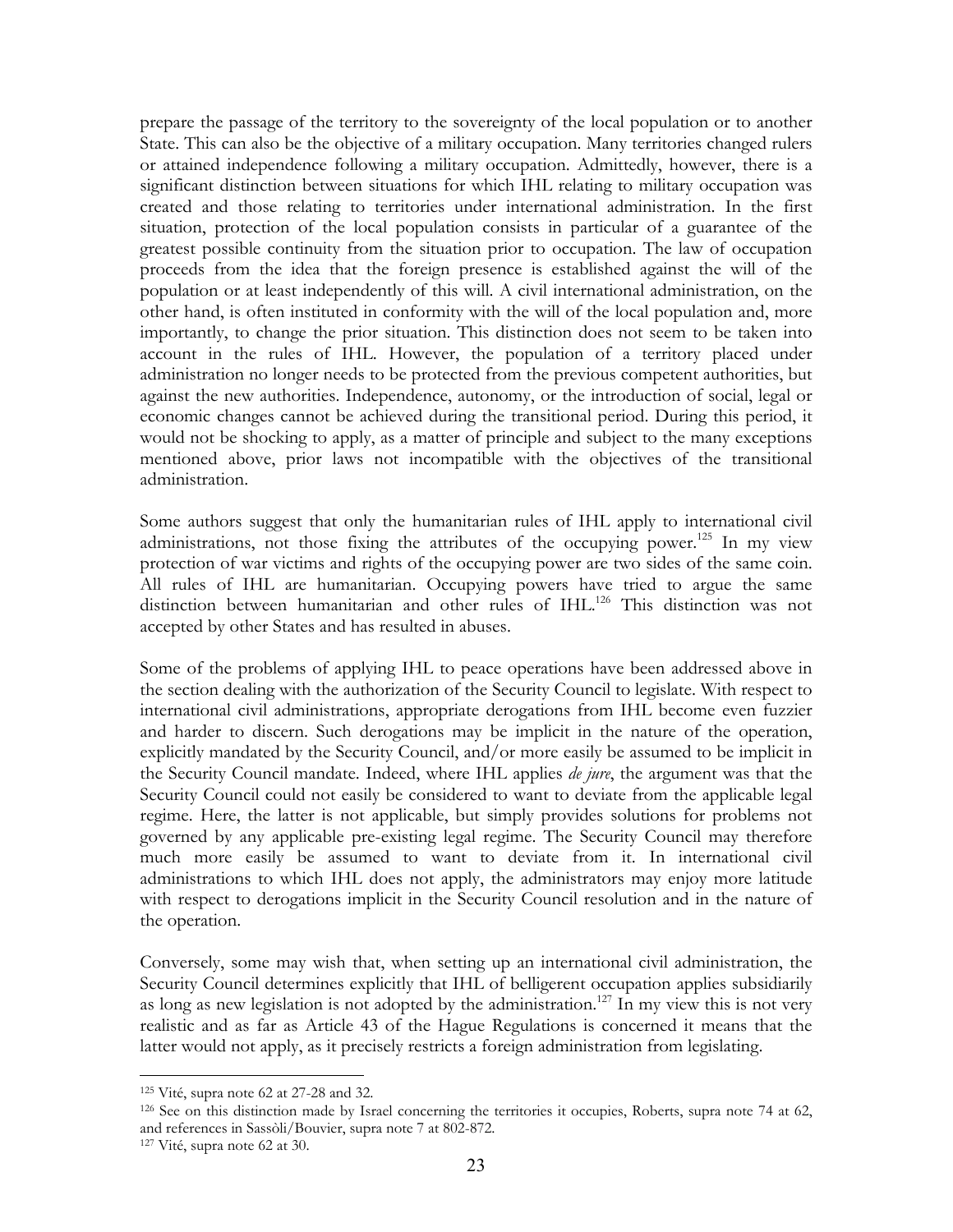The main disadvantages of the application of IHL by analogy as suggested here are that it depends on the good will of the international administration and that different contingents may have a divergent practice in this respect.<sup>128</sup> In the absence of such analogy, however, the practice will by definition be even less coherent and predictable.

Finally, UN soft law Human Rights standards,<sup>129</sup> such as the Code of Conduct for Law Enforcement Officials<sup>130</sup> and the Basic Principles on the Use of Force and Firearms by Law Enforcement Officials<sup>131</sup> may also be given greater scope in the context of an international civil administration. While soft law as such is not binding upon States, a UN run operation, whether *de jure* subject to Article 43 or not, may be considered to be legally bound since that soft law has been adopted by the UN General Assembly, the supreme organ of the United Nations.<sup>[132](#page-24-4)</sup>

# **Conclusion**

Most of the above is uncontroversial and corresponds to practice. In any case, practice has at least shown that occupying powers and international civil administrations which are either less active in restoring and maintaining public order and civil life or go further in terms of legislation encounter serious problems among the population concerned or the international community. The most delicate question is that highlighted in the information note for the Informal High-Level Expert Meeting, asking how far an occupying power "involved in postconflict reconstruction efforts" may or even must go "in terms of constitutional reforms, economic and social policies". In my view, only in very exceptional circumstances can such fundamental changes be considered as absolutely necessary or even as essential to restore public order and civil life in the territory. An occupying power may be involved in such efforts, which necessarily imply changes in legislation,

- (i) under a specific UN Security Council mandate; or
- (ii) if it is indispensable to respect its obligations either under IHL or Human Rights Law.

As it is not the sovereign and in order to respect the right to self-determination of peoples, an occupying power may however, while exercising the discretion Human Rights instruments (or the Security Council mandate) leave to states setting up (their) institutions and economic and social policies, introduce only as many changes as absolutely necessary under its human rights obligation (or Security Council mandate) and must stay as close as possible to similar local standards and the local cultural, legal and economic traditions. To paraphrase the ICRC Commentary, occupying authorities may not change local legislation "merely to make it accord with their own [constitutional, economic or social]

<span id="page-24-1"></span><span id="page-24-0"></span>

<sup>&</sup>lt;sup>128</sup> Ibid.<br><sup>129</sup> For an overview of the UN standards as applicable to the maintenance of law and order by UN peace operations see United Nations Crime Prevention and Criminal Justice Branch, *UN Criminal Justice Standards for Peace-Keeping Police (The Blue Book)* (Vienna: Office of Crime Control and Drug Prevention, 1994),

<span id="page-24-2"></span>www.uncjin.org/Documents/BlueBook/BlueBook/index.html.<br><sup>130</sup> G.A. res. 34/169, annex, 34 UN GAOR Supp. No. 46 at 186, UN Doc. A/34/46.<br><sup>131</sup> Supra note 17.<br><sup>132</sup> Cf. Kolb et al., supra note 62 at 166; Article 10 of the UN

<span id="page-24-3"></span>

<span id="page-24-4"></span>